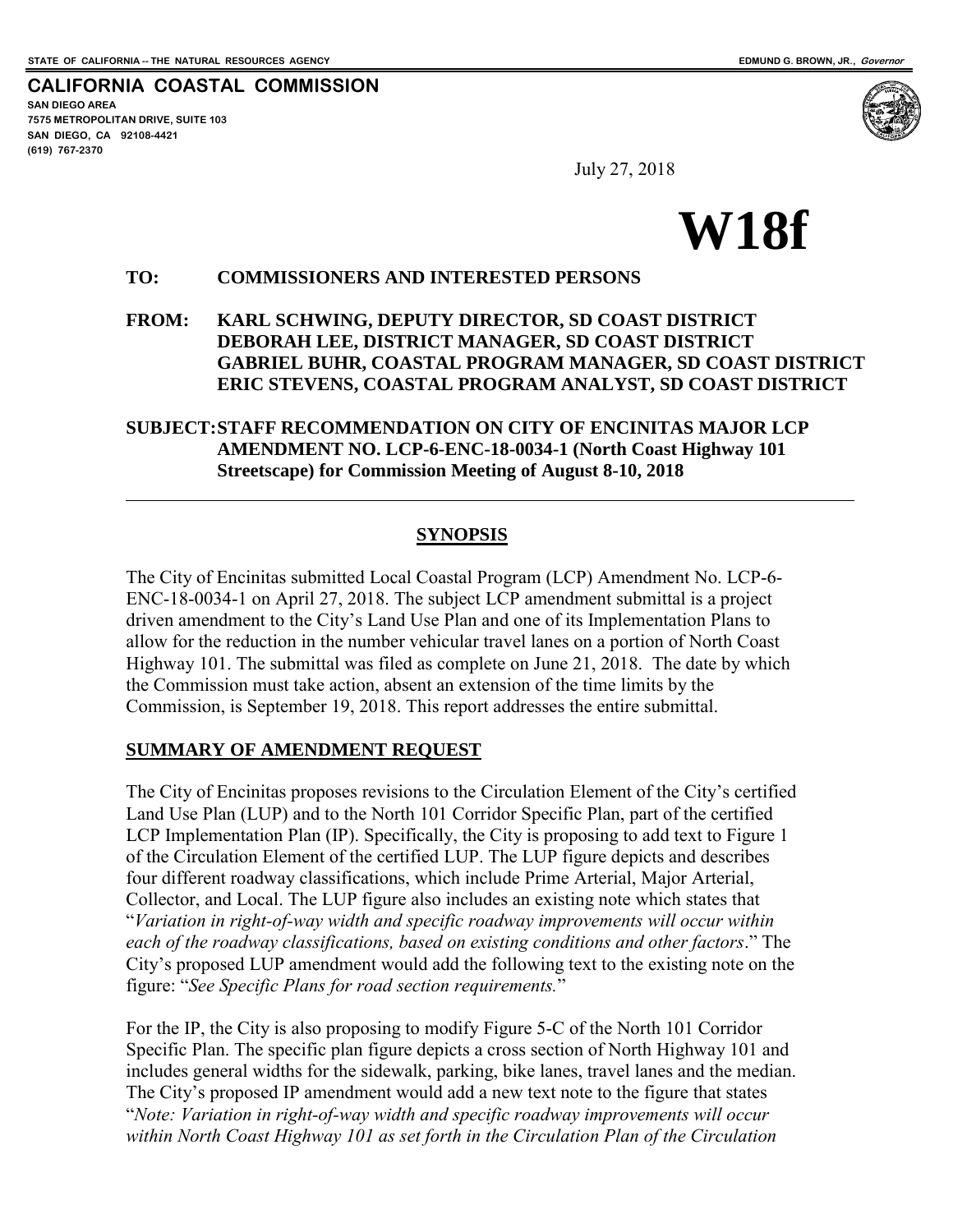*Element of the General Plan. As part of the variation, the number of travel lanes may be reduced as long as the operational characteristic of the intersections are adequate."* This LCP amendment was proposed in order to facilitate a project that includes the reduction of vehicular travel lanes on North Coast Highway 101 from two vehicular lanes in each direction to one vehicular lane in each direction from La Costa Avenue to A Street, extending approximately 2.5 miles.

The City has already approved a coastal development permit for the reduction in vehicular lanes on North Coast Highway 101. In addition to the proposed lane reductions, the approved project also includes the addition of bike lanes on both sides of the roadway, six new roundabouts, crosswalks, a new median, bus turnout bays, new sidewalks and three parking bays along the east side of Highway 101, improvements to the existing sidewalk on the west side of Coast Highway 101, new landscaping, storm water treatment improvements and other revisions to existing on and off street parking along Highway 101. The City's CDP approval was appealed to the Commission and will be scheduled at a later date after the Commission acts on the subject LCP amendment (Ref: Appeal #A-6-ENC-18-0019).

# **SUMMARY OF STAFF RECOMMENDATION**

Staff is first recommending denial of the LUP amendment as submitted, and then recommends approval of the LUP amendment with one suggested modification. Second, staff is recommending denial of the IP amendment as submitted, and then recommends approval of the IP amendment with one suggested modification.

In this LUP/IP amendment request, the Commission must consider the possibility of major road modifications to the iconic Coast Highway in the City of Encinitas. When the City's LCP was first certified, there were no specific policies or consideration of future changes to this major coastal access corridor, which extends up and down the state. However, it is now 23 years later, and the City wants to discourage local commuters from using Coast Highway as an alternate route, and redirect these vehicle trips back to Interstate 5 (I-5). To accomplish this, the City prematurely approved a lane diet on the northern section of the highway. When the City took its initial action in 2013, appeals was filed by the Commission and others. Commission staff met with and counseled the City to develop an LCP amendment to establish the planning policies and standards to consider future redesigns for Coast Highway, as well as other east/west coastal access corridors. Rather than developing a comprehensive LUP amendment and companion Specific Plan amendments for the future road designs, the City crafted a very narrow LCP amendment that fails to set goals, standards or an analytical framework to protect public access opportunities.

As presented by the City, the LCP amendment fails to address the potential scope of road modifications on major coastal access routes and the coastal resource impacts that need to be addressed in the context of the LCP. In addition to lane reduction projects, potential road modifications could include installation of roundabouts or stop signs, removal of public parking, non-automobile improvements, such as pedestrian and cycling amenities,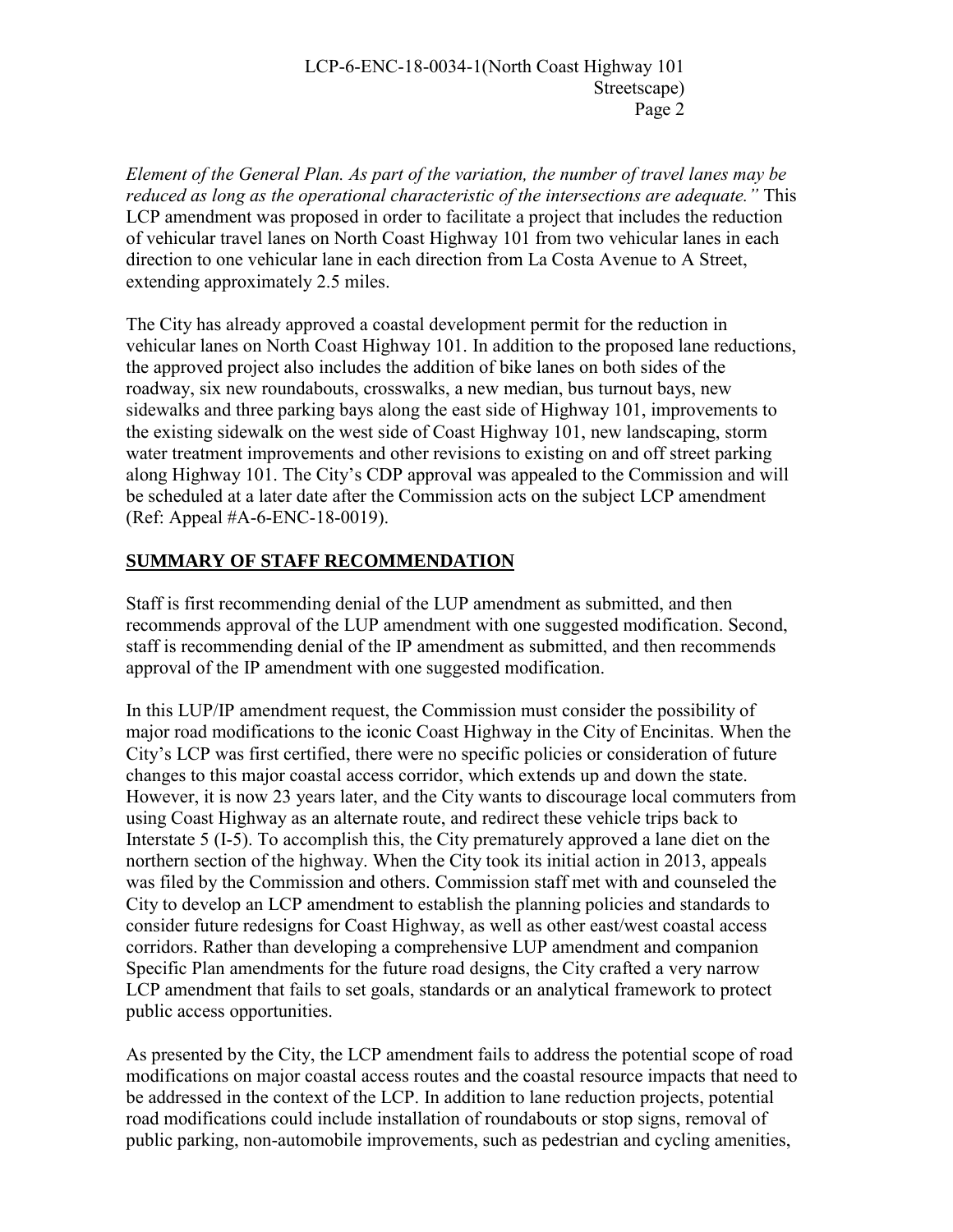removal of major vegetation, or the addition of travel lanes or turn lanes. The City's proposal to allow for roadway variations citywide and to allow for travel lane reductions on Highway 101 in Leucadia raise significant concerns related to coastal access and recreation. Roadway modification projects, especially on a major coastal access roadway like the iconic Highway 101, have the potential to result in adverse impacts to the public's ability to reach the coast and to enjoy a scenic coastal drive on Highway 101. Major roadway modifications also have the potential to adversely impact water quality, biological resources, visual resources, and community character.

Roadway modifications to the Leucadia stretch of Highway 101 also have the potential to create an adverse precedent along this important coastal corridor. While a relatively short travel time delay through one city may not affect the decision of a member of the public to utilize Highway 101 to access the beach or for a recreational drive, travel delays in multiple cities along the Highway 101 corridor could have a significant adverse cumulative impact on public access. In addition to the planned Highway 101 vehicle travel lane reductions in Leucadia, Carlsbad and Oceanside, the cities to the north of Encinitas, are also actively pursuing major redevelopment of their Highway 101 segments, including reductions in the number of vehicle travel lanes on portions of the highway within their jurisdictions.

As submitted, the proposed LUP and IP amendments are not adequate to prevent roadway modification projects from impacting public access and recreation. Therefore, two suggested modifications are to specify that require that a roadway modification project on a major coastal access roadway may occur only if quantitative analyses shows that regional travel time along the corridor will not be significantly impacted and if significant public benefit enhancements are also proposed. The suggested modifications also clearly describe the minimum requirements for operational characteristics of affected intersections and require that the quantitative travel time analysis include traffic data during midweek peak commute hours and during prime beach use times on weekends during the summer months. The suggested modifications will clarify the LCP's standard of review applicable to future project proposals, and ensure that major modifications to critical coastal access roadways do not adversely impact coastal mobility and public access opportunities, as required by the Coastal Act and certified LCP.

The City's existing LCP already includes policies related to water quality, biological resources, visual resources, and community character that would apply to a major roadway modification project. Thus, no suggested modifications are required to find the proposed amendments consistent with the Coastal Act and certified LUP for these coastal resource policy areas.

The proposed IP amendment only applies to the portion of North Coast Highway 101 within the North 101 Corridor Specific Plan area. Because of the narrow geographic scope of the amendment request, proposals to undertake significant modifications to the remainder of North Coast Highway 101 within the City and to other identified major coastal roadways will likely necessitate future IP amendments. However, the subject LCP amendment will serve as a blueprint to streamline subsequent LCP changes.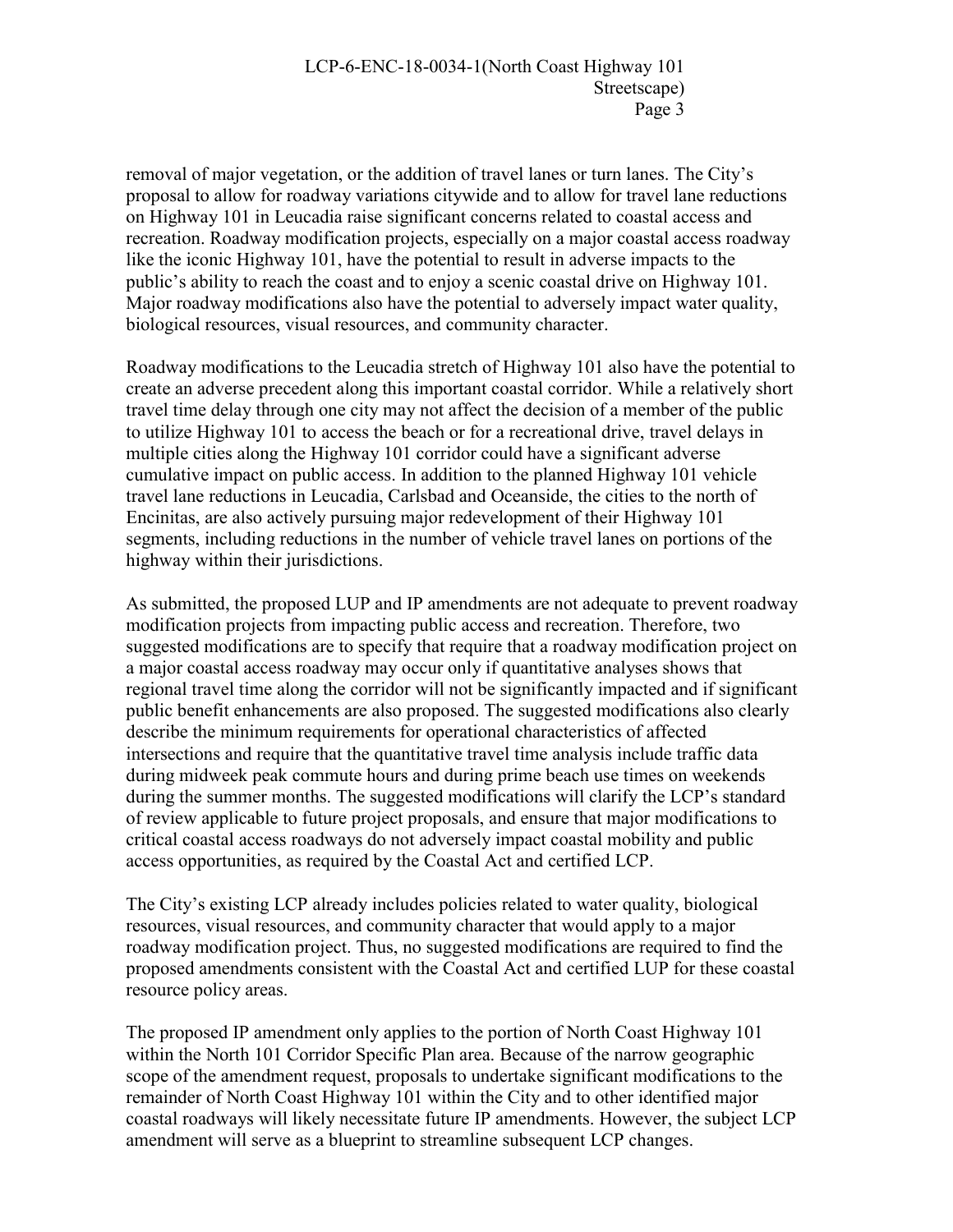The appropriate resolutions and motions begin on Page 6. The suggested modifications begin on Page 8. The findings for denial of the LUP Amendment as submitted begin on Page 9. The findings for approval of the LUP Amendment, if modified, begin on Page 13. The findings for denial of the IP Amendment as submitted begin on Page 16. The findings for approval of the IP Amendment, if modified, begin on Page 20.

# **ADDITIONAL INFORMATION**

 $\overline{a}$ 

Further information on the City of Encinitas's LCP Amendment No. LCP-6-ENC-18- 0034-1 may be obtained from **Eric Stevens**, Coastal Planner, at (619) 767-2370.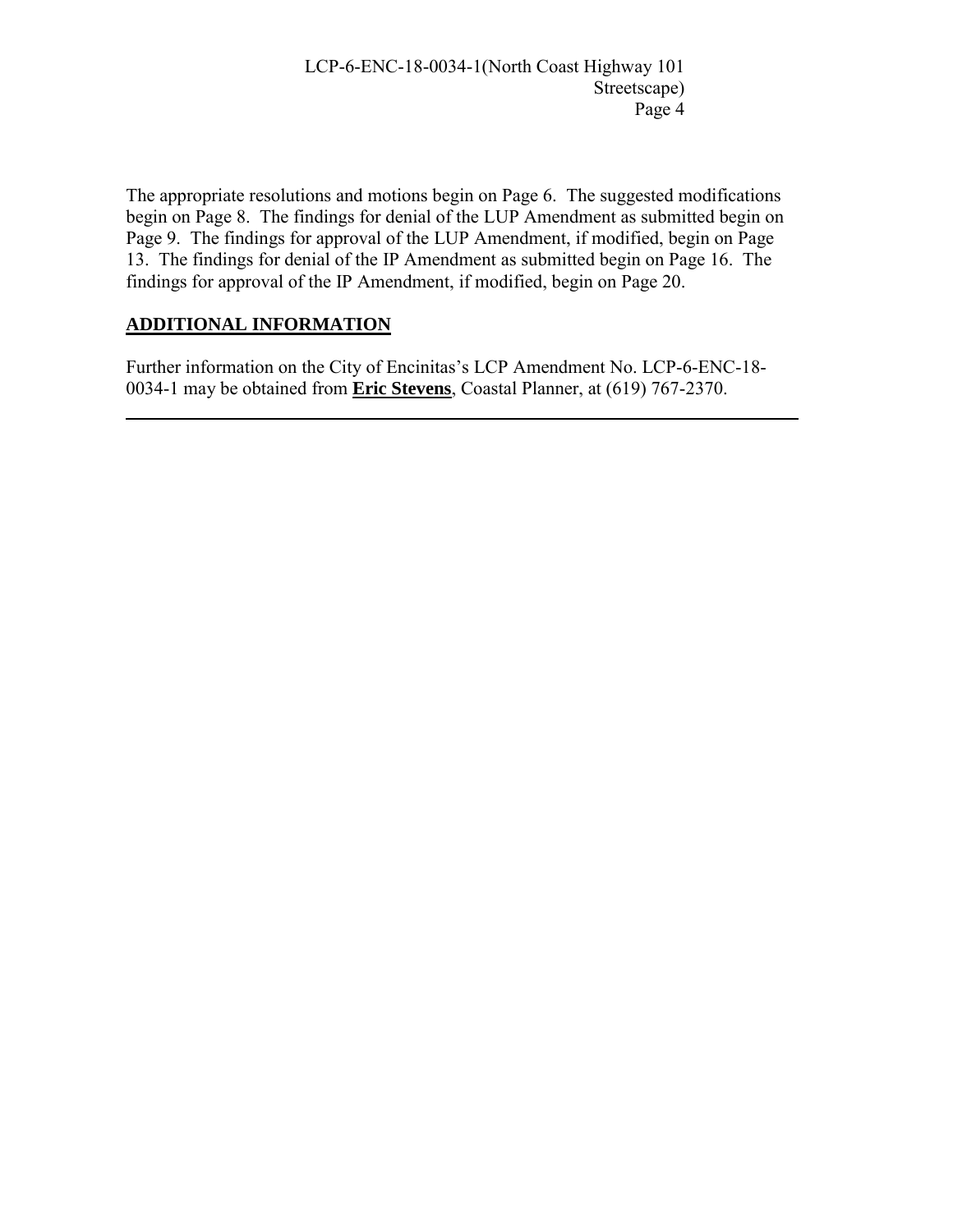# **PART I. OVERVIEW**

# **A. LCP HISTORY**

On November 17, 1994, the Commission approved, with suggested modifications, the City of Encinitas LCP (both LUP and IP ordinances). The City accepted the suggested modifications and, on May 15, 1995, began issuing coastal development permits for those areas of the City within the Coastal Zone.

# **B. STANDARD OF REVIEW**

The standard of review for land use plans, or their amendments, is found in Section 30512 of the Coastal Act. This section requires the Commission to certify an LUP or LUP amendment if it finds that it meets the requirements of and conforms with Chapter 3 of the Coastal Act. Specifically, it states:

#### Section 30512

(c) The Commission shall certify a land use plan, or any amendments thereto, if it finds that a land use plan meets the requirements of, and is in conformity with, the policies of Chapter 3 (commencing with Section 30200). Except as provided in paragraph (1) of subdivision (a), a decision to certify shall require a majority vote of the appointed membership of the Commission.

Pursuant to Section 30513 of the Coastal Act, the Commission may only reject zoning ordinances or other implementing actions, as well as their amendments, on the grounds that they do not conform with, or are inadequate to carry out, the provisions of the certified land use plan. The Commission shall take action by a majority vote of the Commissioners present. (Cal. Code of Regs., § 13542(b).)

In those cases when a local government approves implementing ordinances in association with a land use plan amendment and both are submitted to the Commission for certification as part of one LCP amendment, pursuant to Section 13542(c) of the Commission's regulations, the standard of review of the implementing actions shall be the land use plan most recently certified by the Commission. Thus, if the land use plan is conditionally certified subject to local government acceptance of the suggested modifications, the standard of review shall be the conditionally certified land use plan.

# **C. PUBLIC PARTICIPATION**

Section 30503 of the Coastal Act requires local governments to provide the public with maximum opportunities to participate in the development of the LCP amendment prior to its submittal to the Commission for review. The City has held Planning Commission and City Council meetings with regard to the subject amendment request. All of those local hearings were duly noticed to the public. Notice of the subject amendment has been distributed to all known interested parties.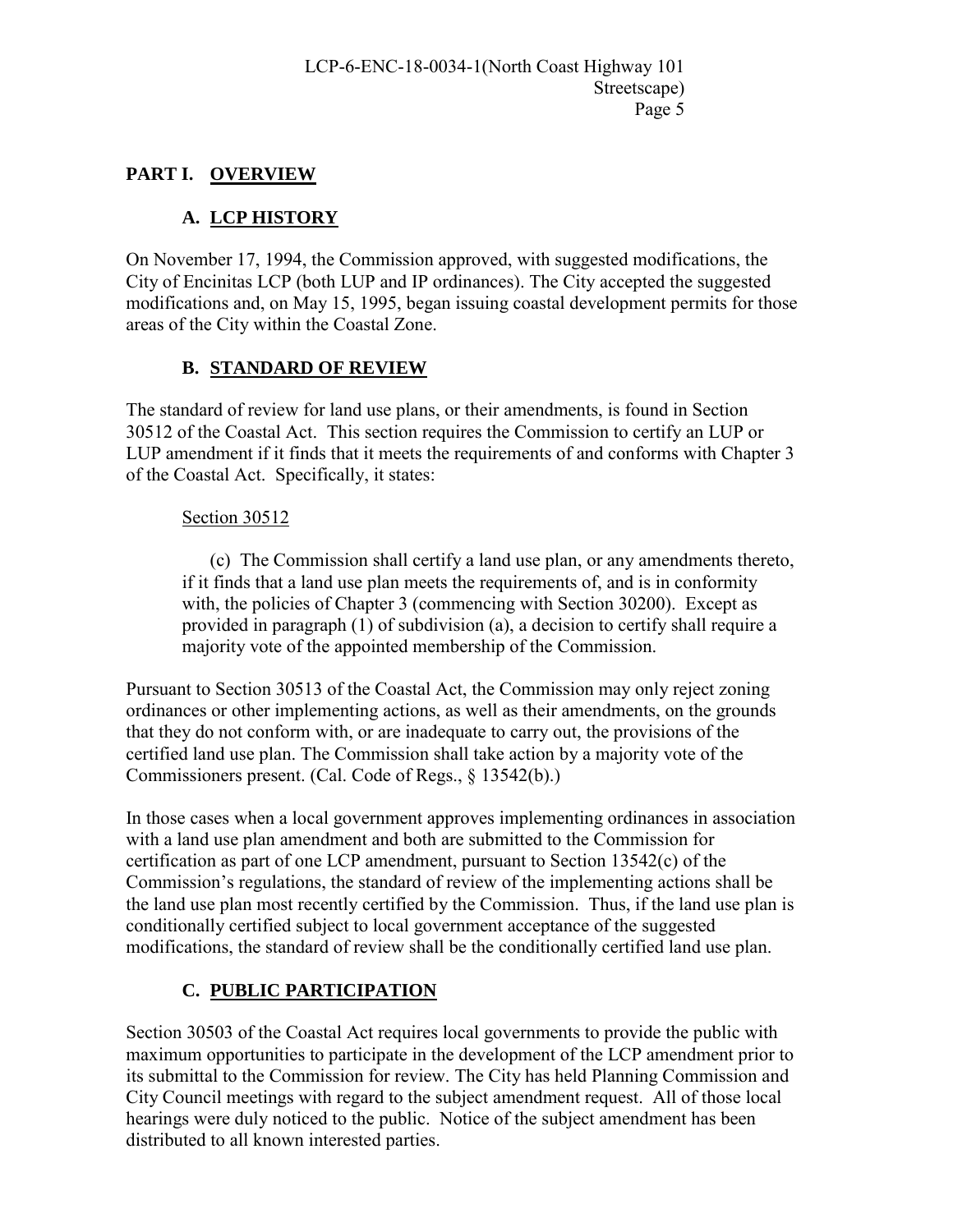# **PART II. LOCAL COASTAL PROGRAM SUBMITTAL - RESOLUTIONS**

Following a public hearing, staff recommends the Commission adopt the following resolutions and findings. The appropriate motion to introduce the resolution and a staff recommendation are provided just prior to each resolution.

#### **I. MOTION I:** *I move that the Commission certify the Land Use Plan Amendment for the City of Encinitas certified LCP as submitted.*

# **STAFF RECOMMENDATION OF DENIAL OF CERTIFICATION:**

Staff recommends a **NO** vote on the motion. Failure of this motion will result in denial of the land use plan amendment as submitted and adoption of the following resolution and findings. The motion passes only by an affirmative vote of a majority of the appointed Commissioners.

#### **RESOLUTION TO DENY CERTIFICATION OF LAND USE PLAN AMENDMENT AS SUBMITTED:**

The Commission hereby denies certification of the Land Use Plan Amendment for the City of Encinitas certified LCP as submitted and finds for the reasons discussed below that the submitted Land Use Plan Amendment fails to meet the requirements of and does not conform to the policies of Chapter 3 of the California Coastal Act. Certification of the plan would not comply with the California Environmental Quality Act because there are feasible alternatives or mitigation measures that would substantially lessen any significant adverse impact which the Land Use Plan Amendment may have on the environment.

**II. MOTION:** *I move that the Commission certify the Land Use Plan Amendment for the City of Encinitas certified LCP if modified in accordance with the suggested changes set forth in the staff report.* 

#### **STAFF RECOMMENDATION: CERTIFICATION IF MODIFIED AS SUGGESTED:**

Staff recommends a **YES** vote on the motion. Passage of the motion will result in certification with suggested modifications of the submitted land use plan amendment and the adoption of the following resolution and findings. The motion passes only by an affirmative vote of a majority of the appointed Commissioners.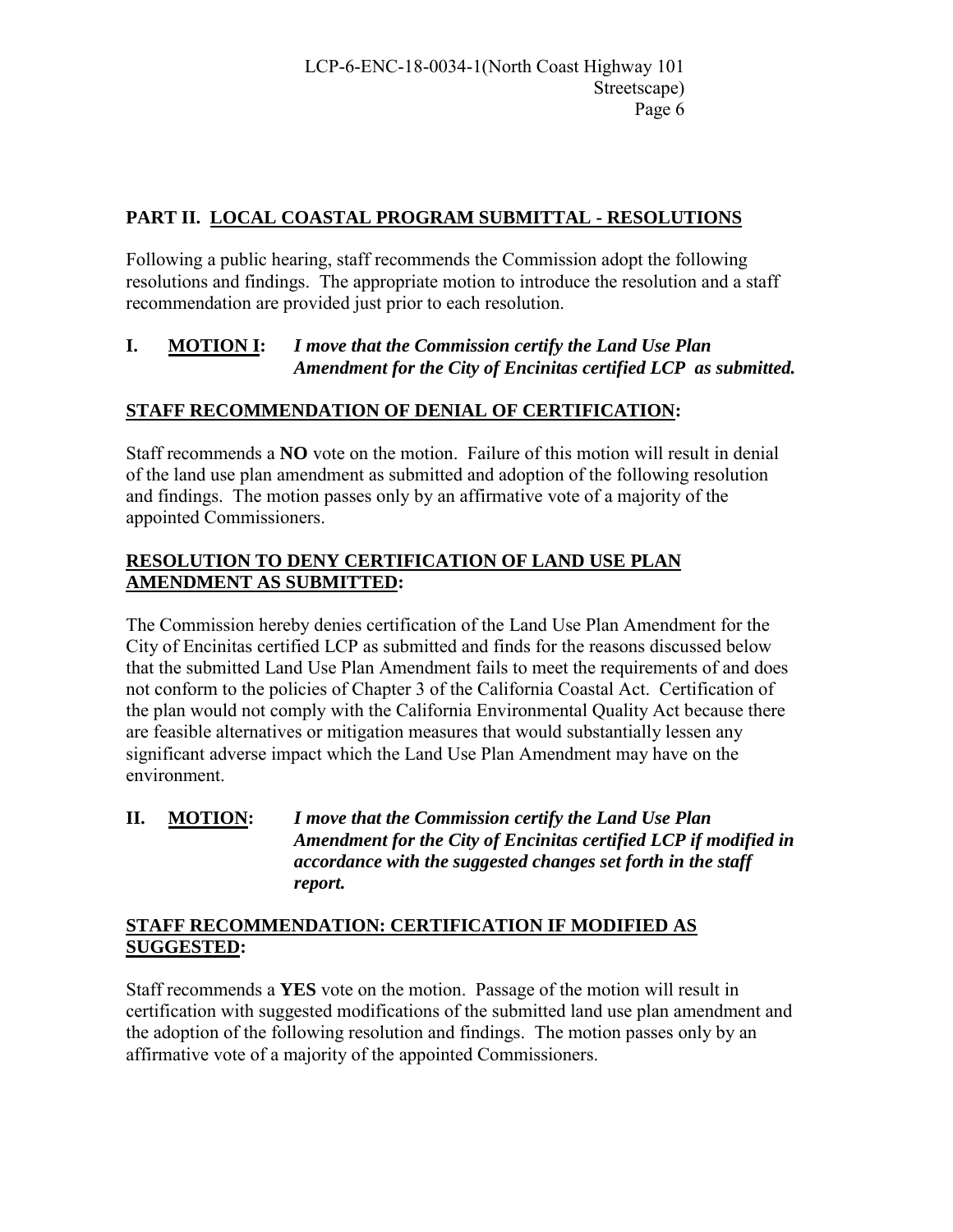#### **RESOLUTION TO CERTIFY SUBMITTED LAND USE PLAN AMENDMENT IF MODIFIED AS SUGGESTED:**

Subject to the following modification, the Commission hereby certifies the Land Use Plan Amendment for the City of Encinitas certified LCP and finds for the reasons discussed herein that, if modified as suggested below, the submitted Land Use Plan Amendment will meet the requirements of and conform to the policies of Chapter 3 of the California Coastal Act. Certification of the plan if modified as suggested below complies with the California Environmental Quality Act because either 1) feasible mitigation measures and/or alternatives have been incorporated to substantially lessen any significant adverse effects of the plan on the environment, or 2) there are no further feasible alternatives or mitigation measures which could substantially lessen any significant adverse impact which the Land Use Plan Amendment may have on the environment.

# **III.** *MOTION: I move that the Commission reject the Implementation Program Amendment for the City of Encinitas certified LCP as submitted.*

# **STAFF RECOMMENDATION OF REJECTION:**

Staff recommends a **YES** vote. Passage of this motion will result in rejection of Implementation Program Amendment and the adoption of the following resolution and findings. The motion passes only by an affirmative vote of a majority of the Commissioners present.

# **RESOLUTION TO DENY CERTIFICATION OF THE IMPLEMENTATION PROGRAM AMENDMENT AS SUBMITTED:**

The Commission hereby denies certification of the Implementation Program Amendment submitted for City of Encinitas certified LCP and adopts the findings set forth below on grounds that the Implementation Program Amendment as submitted does not conform with, and is not adequate to carry out, the provisions of the certified Land Use Plan. Certification of the Implementation Program Amendment would not meet the requirements of the California Environmental Quality Act as there are feasible alternatives and mitigation measures that would substantially lessen the significant adverse impacts on the environment that will result from certification of the Implementation Program Amendment as submitted

**IV. MOTION:** *I move that the Commission certify the Implementation Program Amendment for the City of Encinitas certified LCP if it is modified as suggested in this staff report.*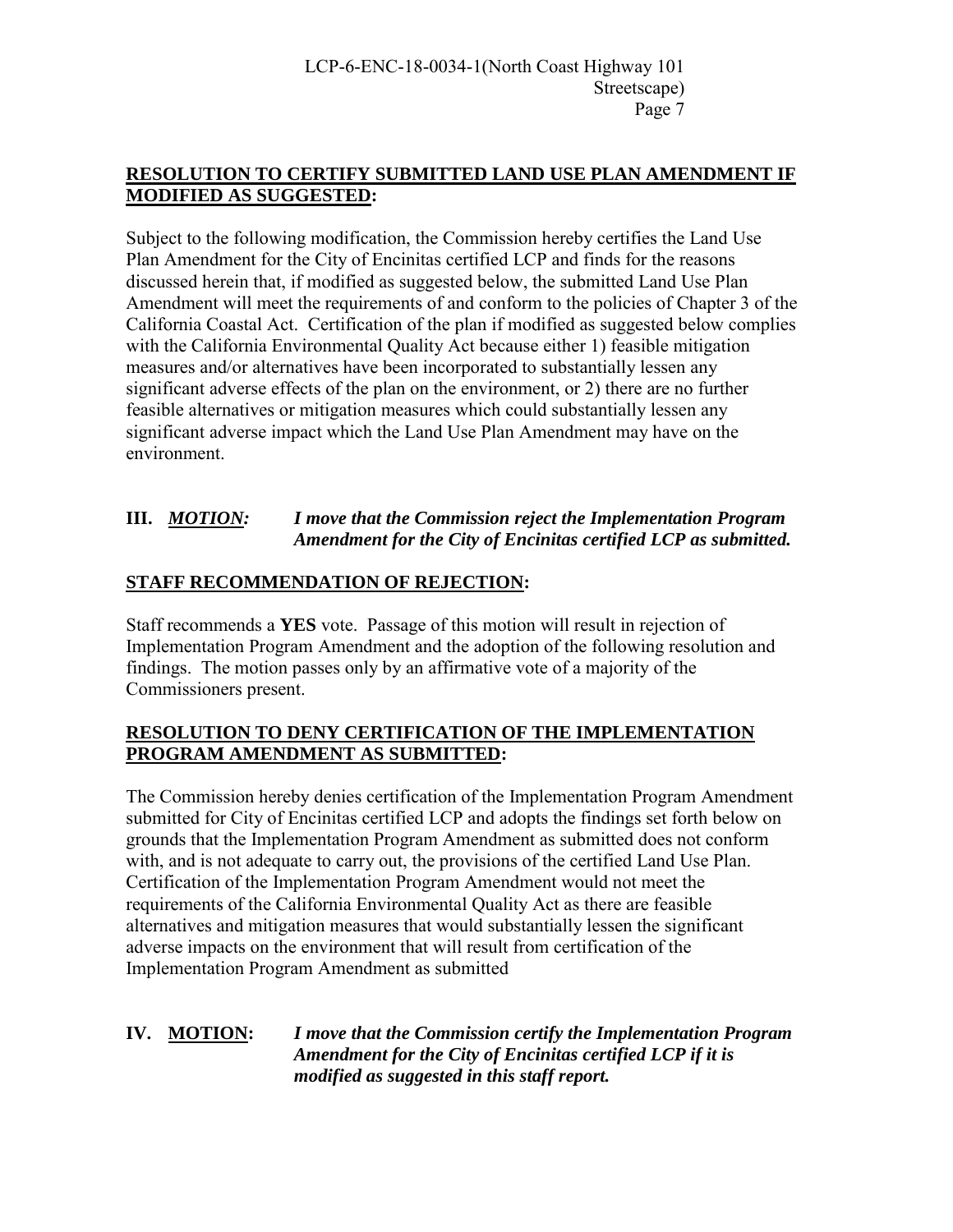# **STAFF RECOMMENDATION:**

Staff recommends a **YES** vote. Passage of this motion will result in certification of the Implementation Program Amendment with suggested modifications and the adoption of the following resolution and findings. The motion passes only by an affirmative vote of a majority of the Commissioners present.

#### **RESOLUTION TO CERTIFY THE IMPLEMENTATION PROGRAM AMENDMENT WITH SUGGESTED MODIFICATIONS:**

The Commission hereby certifies the Implementation Program Amendment for the City of Encinitas certified LCP if modified as suggested and adopts the findings set forth below on grounds that the Implementation Program Amendment with the suggested modifications conforms with, and is adequate to carry out, the provisions of the certified Land Use Plan. Certification of the Implementation Program Amendment if modified as suggested complies with the California Environmental Quality Act, because either 1) feasible mitigation measures and/or alternatives have been incorporated to substantially lessen any significant adverse effects of the Implementation Program Amendment on the environment, or 2) there are no further feasible alternatives and mitigation measures that would substantially lessen any significant adverse impacts on the environment.

# **PART III. SUGGESTED MODIFICATIONS**

Staff recommends the following suggested revisions to the proposed LCP be adopted. The underlined sections represent language that the Commission suggests be added, and the struck-out sections represent language which the Commission suggests be deleted from the language as originally submitted.

1. Add new Policy 6.8 to the Circulation Element of the certified LUP as follows:

In order to maintain the ability to access shoreline recreation areas and maintain adequate circulation on major coastal access roadways, modifications to specified road segments, including a reduction in the number travel lanes, may only occur if quantitative analysis shows that regional travel time along the corridor will not be significantly impacted and public benefit enhancements are also proposed. Public access benefit enhancements may include, but are not limited to, increased public transportation services, improved pedestrian and cyclist access, and increased public parking. Major coastal access roadways include North Coast Highway 101 and the portions of the following roadways that are located west of Interstate 5: Manchester Avenue, Birmingham Drive, Santa Fe Drive, Encinitas Boulevard, Leucadia Boulevard, and La Costa Avenue.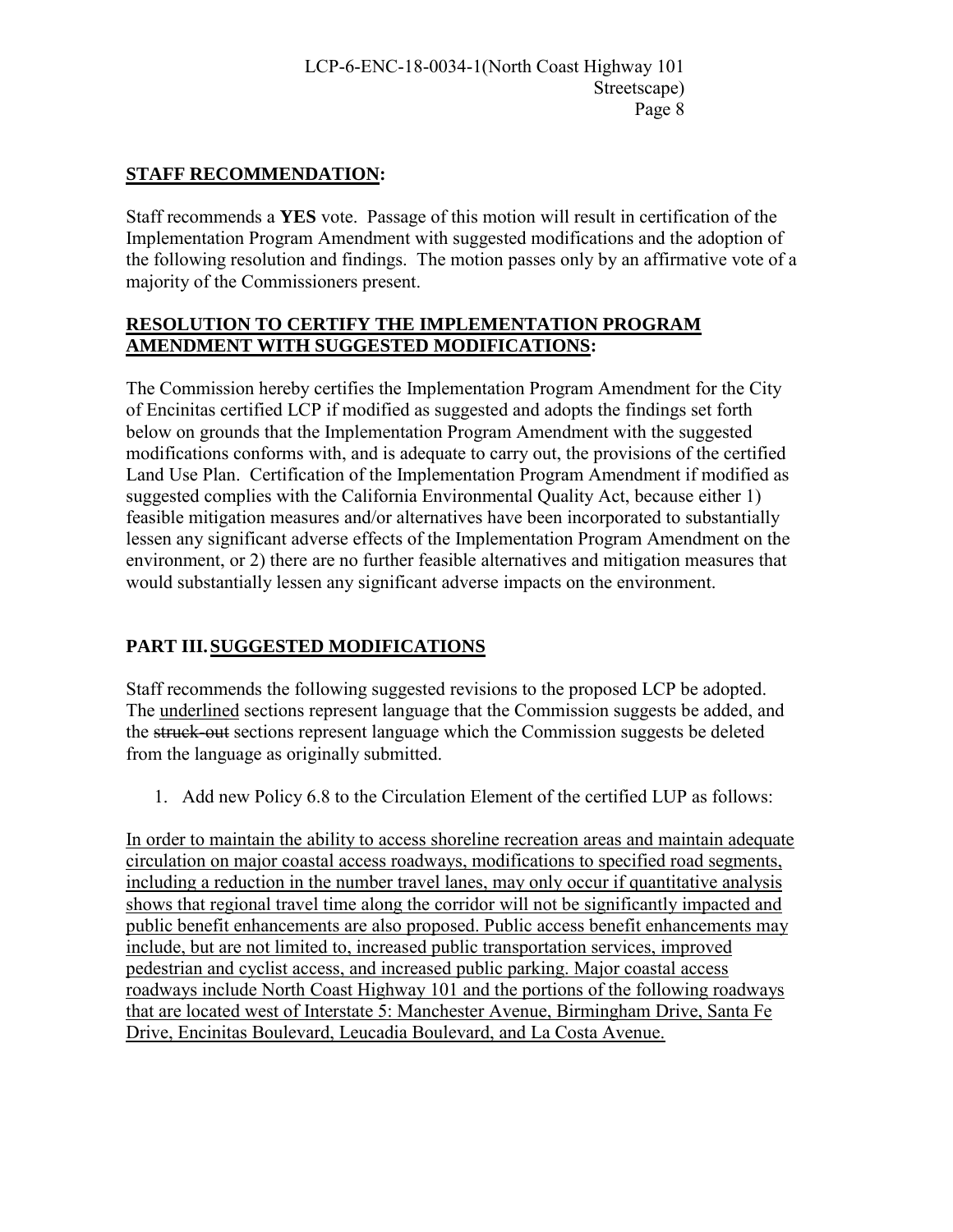2. Figure 5-C of the North 101 Corridor Specific Plan of the certified IP shall be modified as follows:

Note: Variation in right-of-way width and specific roadway improvements will occur within North Coast Highway 101 as set forth in the Circulation Plan of the Circulation Element of the General Plan. As part of the variation, road modifications, including a reduction in the number of travel lanes-may be reduced, may be considered as long as the operational characteristic of the intersections are adequate not projected to worsen to a LOS of E or F and a quantitative analysis of expected delays at intersections, roadway segments, and ramp meters shows that travel time will not be significantly impacted. The quantitative analysis of expected delays shall include traffic data compiled from an adequate number of surveys conducted during midweek peak commute hours and during prime beach use times on weekends from Memorial Day to Labor Day. In addition, any redesigns of major coastal access roadways must include significant public access benefit enhancements. Public access benefit enhancements may include, but are not limited to, increased public transportation services, improved pedestrian and cyclist access, and increased public parking.

# **PART IV. FINDINGS FOR DENIAL OF CERTIFICATION OF THE CITY OF ENCINITAS LAND USE PLAN AMENDMENT, AS SUBMITTED**

# **A. AMENDMENT DESCRIPTION**

The City is proposing to add text to Figure 1 of the Circulation Element of the certified LUP. The LUP figure depicts and describes four different roadway classifications, which include Prime Arterial, Major Arterial, Collector, and Local. The LUP figure also includes an existing note which states that "*Variation in right-of-way width and specific roadway improvements will occur within each of the roadway classifications, based on existing conditions and other factors*." The City's proposed LUP amendment would add the following text to the existing note on the figure: "*See Specific Plans for road section requirements.*" This LCP amendment was proposed in order to facilitate the reduction of vehicular travel lanes on North Coast Highway 101 for approximately 2.5 miles from two vehicular lanes in each direction to one vehicular lane in each direction from La Costa Avenue to A Street within the Leucadia community of the City of Encinitas.

# **B. CONFORMANCE WITH SECTION 30001.5 OF THE COASTAL ACT**

The Commission finds, pursuant to Section 30512.2b of the Coastal Act, that portions of the Land Use Plan amendment as set forth in the preceding resolutions, are not in conformance with the policies and requirements of Chapter 3 of the Coastal Act to the extent necessary to achieve the basic state goals specified in Section 30001.5 of the Coastal Act which states: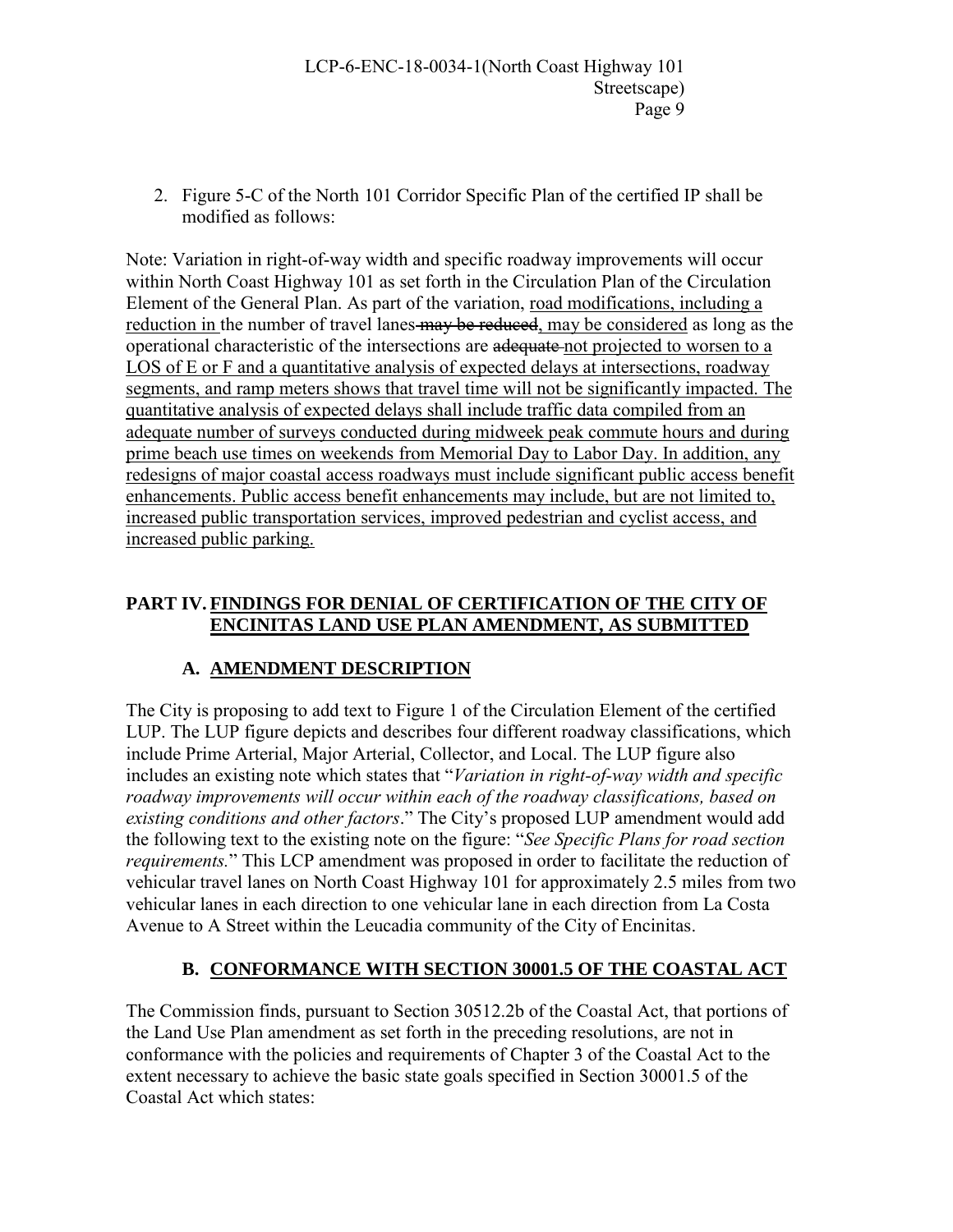The legislature further finds and declares that the basic goals of the state for the Coastal Zone are to:

a) Protect, maintain and, where feasible, enhance and restore the overall quality of the coastal zone environment and its natural and manmade resources.

 b) Assure orderly, balanced utilization and conservation of coastal zone resources taking into account the social and economic needs of the people of the state.

c) Maximize public access to and along the coast and maximize public recreational opportunities in the coastal zone consistent with sound resource conservation principles and constitutionally protected rights or private property owners.

 (d) Assure priority for coastal-dependent and coastal-related development over other development on the coast.

 (e) Encourage state and local initiatives and cooperation in preparing procedures to implement coordinated planning and development for mutually beneficial uses, including educational uses, in the coastal zone.

The Commission therefore finds, for the specific reasons detailed below, that the proposed amendment to the land use plan does not protect access to the coast as required by the Coastal Act with regards to LCP Amendment Request No. LCP-6-ENC-18-0034- 1.

#### **C. NONCONFORMITY OF THE CITY OF ENCINITAS LAND USE PLAN AMENDMENT WITH CHAPTER 3**

The following Chapter 3 public access policies are pertinent to the proposed amendment and state:

Coastal Act Section 30210 states:

*In carrying out the requirement of Section 4 of Article X of the California Constitution, maximum access, which shall be conspicuously posted, and recreational opportunities shall be provided for all the people consistent with public safety needs and the need to protect public rights, rights of private property owners, and natural resource areas from overuse.* 

Section 30212.5 states:

*Wherever appropriate and feasible, public facilities, including parking areas or facilities, shall be distributed throughout an area so as to mitigate against the impacts, social and otherwise, of overcrowding or overuse by the public of any single area.*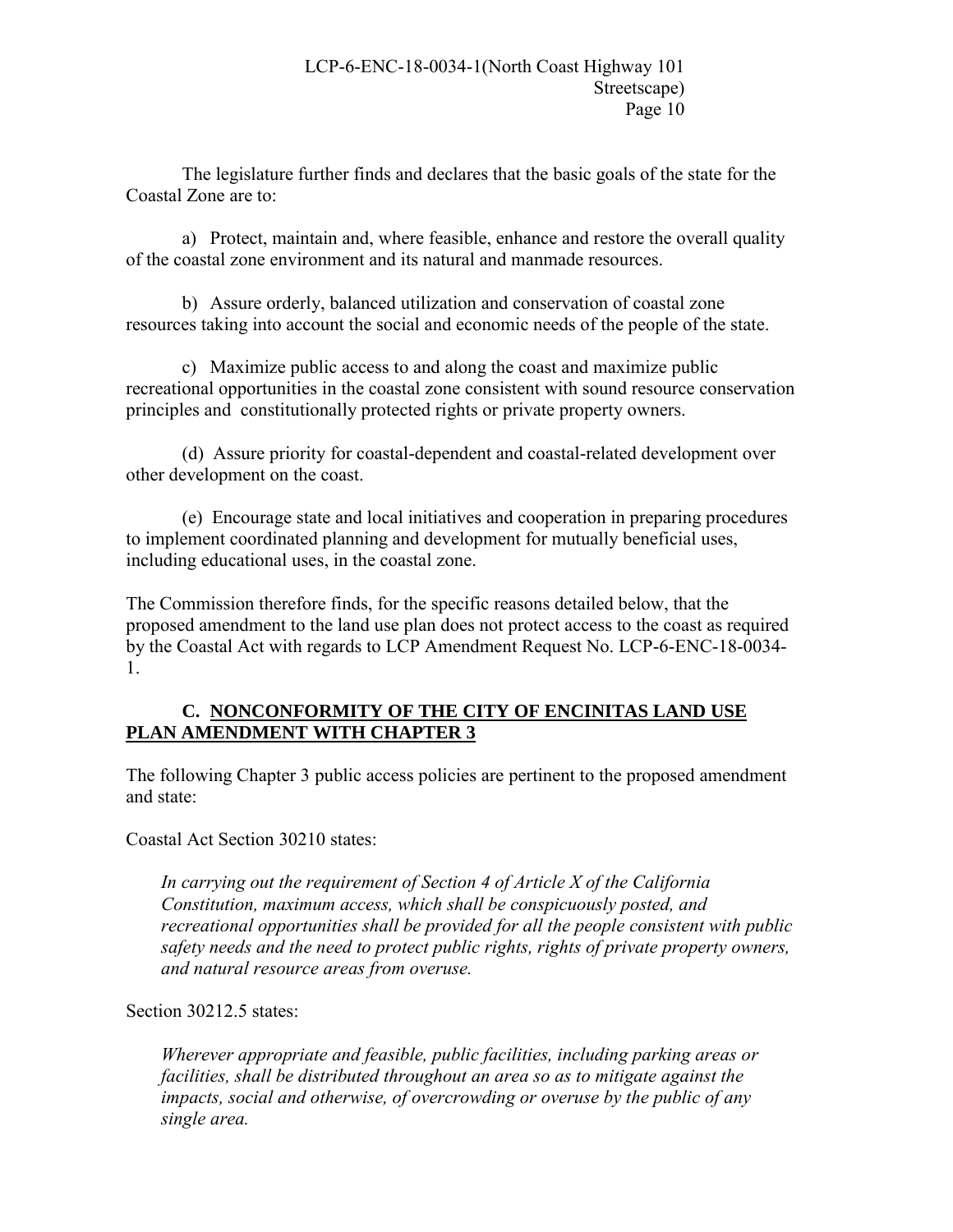The Coastal Act broadly protects public access for all by providing for maximum access to the coast and enhancing opportunities to recreate at and visit the shoreline. Section 30210 requires that maximum access and recreational opportunities be provided and Section 30212.5 requires that public facilities be distributed throughout an area to mitigate against adverse impacts to the public. The protection of access routes to and along the coast is especially necessary, as coastal and inland populations and visitors to the coast continue to increase<sup>1</sup>. In this amendment, the City is proposing to allow for the reduction in the number of travel lanes on a major coastal access route, which has the potential to adversely impact public access to the coast and to adversely impact the coastal route itself as a recreational amenity.

Highway 101 is an iconic highway that runs directly along the Pacific Ocean through California, Oregon, and Washington. The portion of the iconic highway located in California is often referred to as North Coast Highway 101, the Pacific Coast Highway, Route 101, and also as Highway 1 in some stretches. In San Diego County, North Coast Highway 101 serves as an alternate route to Interstate 5 (I-5) and, importantly for access purposes, connects the beach communities of Oceanside, Carlsbad, Encinitas, Solana Beach, Del Mar and La Jolla. In many segments, Highway 101 is the first public road parallel to the ocean and is the primary route to many of the County's beaches. In addition to the importance of the Highway for accessing the shoreline, Highway 101 is highly used by the public as a resource in itself for recreational drives along the coast and is lined with numerous visitor-serving commercial businesses.

The City's LCP was certified by the Commission in the mid-1990s. At that time, no consideration was given to the possibility that the City would propose to reduce travel lanes or make any other major road modifications on Highway 101 in the future. As a result, there is no discussion or adopted policies that envision redesigns of this critical corridor or any other major coastal access roadway in the City. The certified LUP policies do not require the City to evaluate the impacts of travel lane reductions or any other possible road modifications, such as lane additions, or installation of stop signs, traffic signals, or roundabouts, or removal of public parking, on public access to or along the coast. The City's LCP therefore needs to be updated to address any significant road modifications to this corridor, as well as other major east/west linkages.

The City's primary objective with the project that precipitated this LCP amendment was to reduce traffic speeds with roundabouts and to decrease the width and number of travel lanes in order to deter commuter traffic and to improve pedestrian and bicyclist access. North Coast Highway 101 is already highly congested during AM and PM peak times on weekdays, during high beach use times on weekends during the summer, and whenever the adjacent I-5 becomes congested. If modifications significantly increase traffic congestion through the corridor, a roadway modification project has the potential to act as a deterrent to coastal visitors who want to access the City's beaches and other coastal

 $\overline{a}$ <sup>1</sup> SANDAG 2050 Regional Transportation Plan, Chapter 4.13, Population and Housing https://www.sandag.org/uploads/2050RTP/F2050RTPEIR413.pdf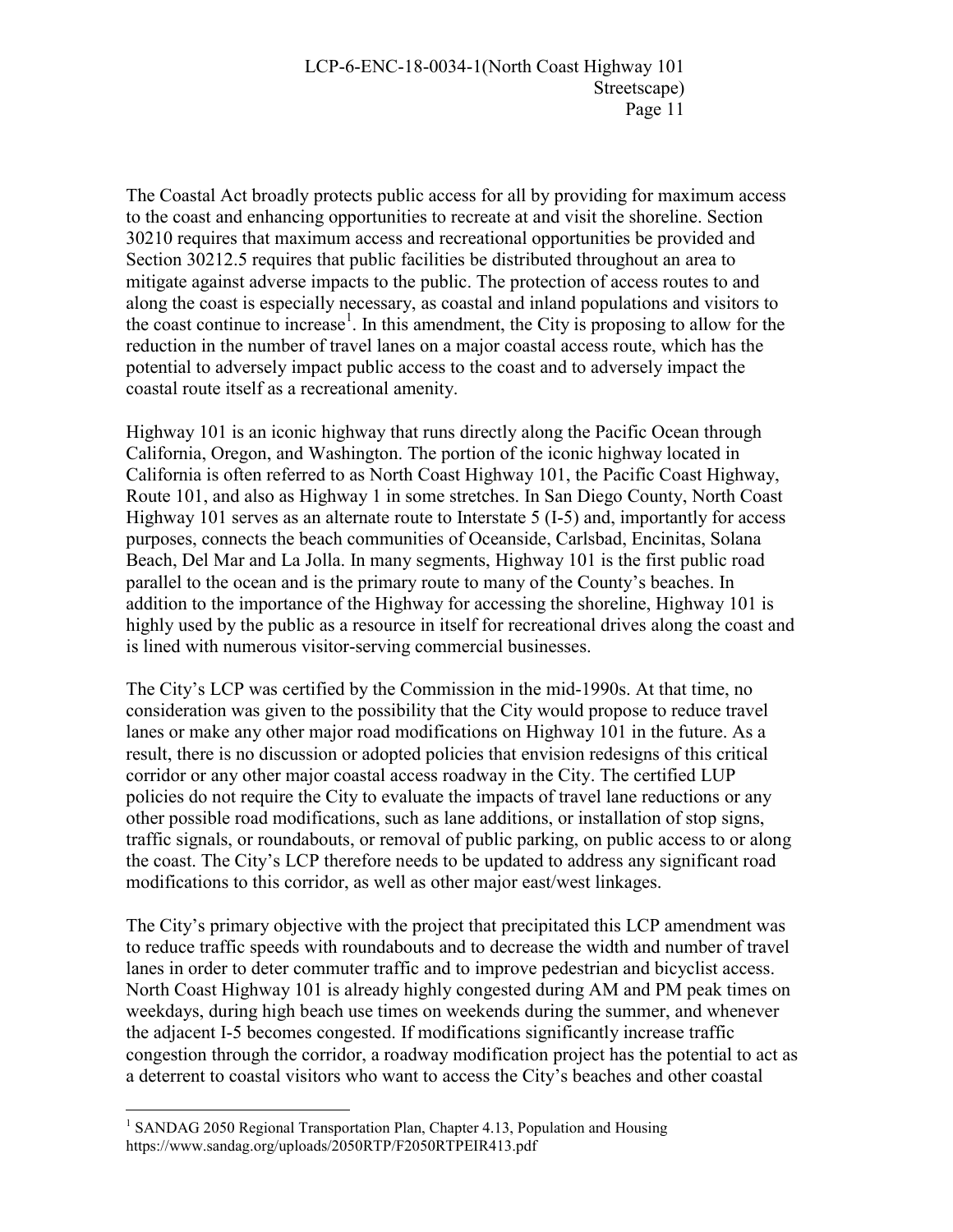destinations and for visitors wanting to take a scenic drive along the iconic Highway. Furthermore, increased congestion on Highway 101 is likely to divert drivers to I-5. While I-5 is designed for regional trips, a large diversion of traffic from Highway 101 has the potential to affect traffic flow and to result in longer delay times getting on and off interstate on-ramps, which may result in adverse impacts for members of the public that are using I-5 to reach a coastal destination.

In addition, roadway modifications to the Leucadia stretch of Highway 101 have the potential to create an adverse precedent along this important coastal corridor. Although, not approved at the time, the City of Encinitas previously proposed to reduce the number of travel lanes on Highway 101 in the southern portion of the city (Ref: NCC-NOID-0001-17/Cardiff Rail Trail). In addition, Carlsbad and Oceanside, the cities to the north of Encinitas, are also actively pursuing major redevelopment of their Highway 101 segments, including reductions in the number of vehicle travel lanes on portions of the highway within their jurisdictions. This proposed amendment is likely to influence, in large part, what is allowed in the future elsewhere along the corridor. While a relatively short travel time delay through one City may not affect the decision of a member of the public to utilize Highway 101 to access the beach or for a recreational drive, delays in multiple cities along the Highway 101 corridor could have a significant adverse cumulative impact on public access. Thus, in order to ensure consistency with the public access and recreation policies of the Coastal Act, any lane reduction project or major road modification must include a quantitative analysis showing that regional travel time along the corridor will not be significantly impacted. A quantitative analysis of travel time is crucial on a regional perspective for the Highway 101 corridor within San Diego County.

Furthermore, modifications to major coastal access routes must also include tangible public benefits. In relation to public access, these public benefits may include, but are not limited to, increased public transportation services, improved pedestrian and cyclist access, or increased public parking. Major coastal access roadways in the City must also be defined to identify when travel time analysis must be undertaken and when public benefits must be provided to counteract any potential impacts to coastal access.

The proposed LUP amendment should establish the policy framework and standards to evaluate and potentially endorse road modifications, especially those involving changes to Highway 101 or other major coastal access routes. However, the proposed amendment does not ensure that any projects involving significant road improvements or reductions in travel lanes adequately protect coastal access as required by Sections 30210 and 30212.5 of the Coastal Act. As such, the LCP must be modified to clarify the roadways that are considered major coastal access roadways, that a quantitative analysis showing travel time will not be significantly impacted is required, and that public access benefit enhancements must be included with any project involving modifications to a major coastal access roadway. In the absence of these elements, the LUP amendment cannot be found consistent with the public access and recreation policies of the Coastal Act and must be denied.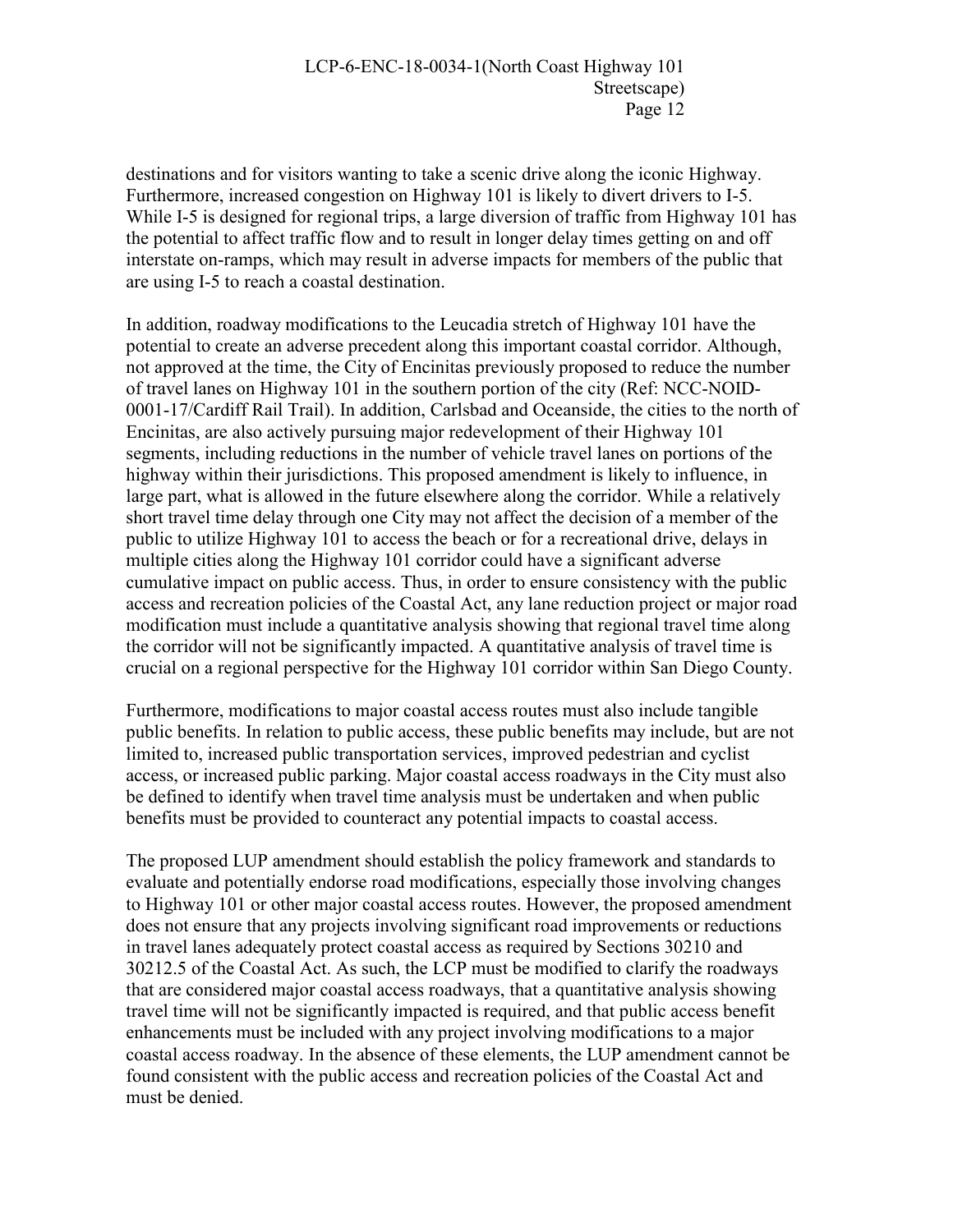# **PART V. FINDINGS FOR APPROVAL OF THE CITY OF ENCINITAS LAND USE PLAN AMENDMENT, IF MODIFIED**

# **A. SPECIFIC FINDINGS FOR APPROVAL**

# **1. Consistency of the LUP Amendment with Chapter 3 Public Access Policies**

Because the City lacks policies that provide adequate policy guidance on when modifications can be made to critical coastal access corridors, including the potential reduction of travel lanes, one suggested modification is being recommended to the City's certified LUP in order to ensure that major road modifications do not result in adverse impacts to public access and mobility. The suggested modification is necessary in order to ensure that the certified LUP is consistent with Coastal Act Sections 30210 and 31212.5, which require that maximum access and recreational opportunities be provided and that public facilities be distributed throughout an area to mitigate against adverse impacts to the public. It is important to ensure that major coastal access routes retain the capacity to serve both visitors and those that live in the immediate vicinity of major coastal access routes. Suggested Modification 1 requires that a roadway modification, which could include a travel lane reduction, on a major coastal access roadway may only occur if quantitative analyses shows that regional travel time along the corridor will not be significantly impacted and significant public benefit enhancements are also proposed. While a relatively short travel time delay through one city may not affect the decision of a member of the public to utilize Highway 101 to access the beach or for a recreational drive, delays in multiple cities along the Highway 101 corridor could have a significant adverse impact on public access. The suggested modification further details that public access benefits may include, but are not limited to, increased public transportation services, improved pedestrian and cyclist access, and increased public parking. In addition, Suggested Modification 1 defines the major coastal access roadways which are subject to the lane reduction policy as North Coast Highway 101 and the portions of the following roadways that are located west of Interstate 5: Manchester Avenue, Birmingham Drive, Santa Fe Drive, Encinitas Boulevard, Leucadia Boulevard, and La Costa Avenue.

In conclusion, the addition of the new policy will clarify the LCP's standard of review applicable to future proposals and ensure that major modifications to critical coastal access roadways do not adversely impact coastal mobility and public access opportunities, as required by the Coastal Act.

#### **2. Consistency of the LUP Amendment with Other Applicable Chapter 3 Policies**

#### **Water Quality and Biological Resources**

Section 30231 states: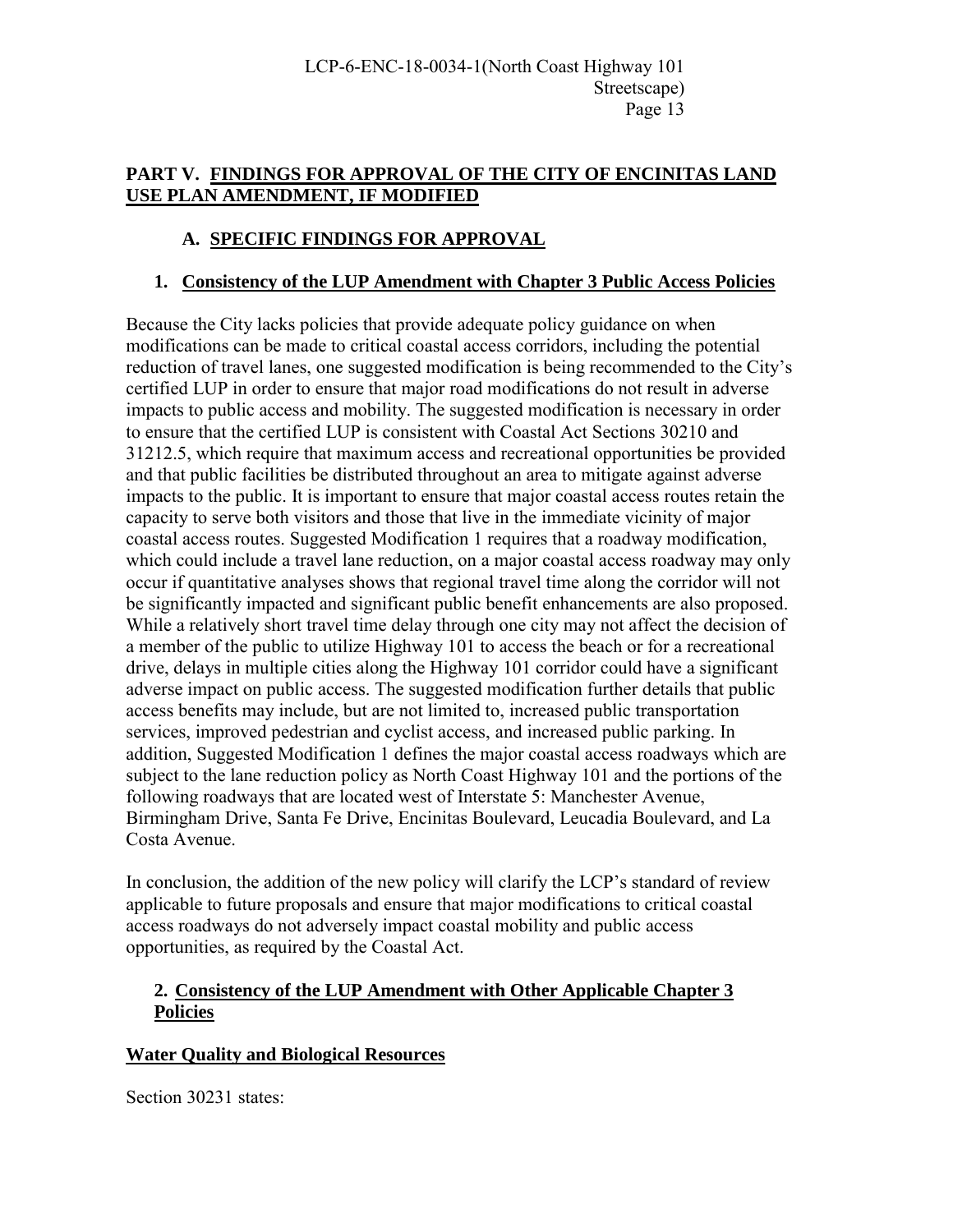*The biological productivity and the quality of coastal waters, streams, wetlands, estuaries, and lakes appropriate to maintain optimum populations of marine organisms and for the protection of human health shall be maintained and, where feasible, restored through, among other means, minimizing adverse effects of waste water discharges and entrainment, controlling runoff, […] encouraging waste water reclamation, [….]* 

Section 30240 states in part:

- *(a) Environmentally sensitive habitat areas shall be protected against any significant disruption of habitat values, and only uses dependent on those resources shall be allowed within those areas.*
- *(b) Development in areas adjacent to environmentally sensitive habitat areas and parks and recreation areas shall be sited and designed to prevent impacts which would significantly degrade those areas, and shall be compatible with the continuance of those habitat and recreation areas.*

Major roadway modification projects often involve significant infrastructure changes within the existing roadway and can adversely impact water quality if pervious surface area is increased or significant landscaped areas are removed. However, roadway modification projects can also result in improved water quality if pervious surface areas are decreased or through the construction of infrastructure to increase the amount of storm water and runoff that is captured and treated before reaching coastal water ways or through the installation of drought-tolerant and native landscaping.

In addition, roadway modifications may also result in the expansion of existing roadway through the addition of vehicular lanes, turn lanes, bicycle lanes, sidewalks, parking areas or landscaped area. The majority of the identified major coastal access roadways are located adjacent to already developed areas. However, expansion of certain portions of the following coastal access routes could impact wetland, riparian, or other sensitive habitat areas. Specifically, a portion of Manchester Avenue between I-5 and Highway 101 is adjacent to natural vegetation and the San Elijo Lagoon, a portion of Highway 101 at the southern border of the City is located directly adjacent to the San Elijo Lagoon, Encinitas Boulevard is located adjacent to riparian habitat and Cottonwood Creek near Moonlight Beach, and there are also various drainages along the rail corridor to the east of Highway 101 that could be impacted by a roadway expansion project. Thus, a major roadway modification project that included expansion of the footprint of Manchester Avenue or the other identified roadway segments has the potential to adversely impact sensitive habitat.

The City's certified LUP has existing policies that require protection and enhancement of the quality of coastal waters through elimination of pollution that threatens marine or human health and also has policies that promote the use of natural and drought tolerant landscaping. In addition, LUP Resource Management Element Goal 10 and LUP Resource Management Element Policies 10.6 and 10.9 require the preservation of the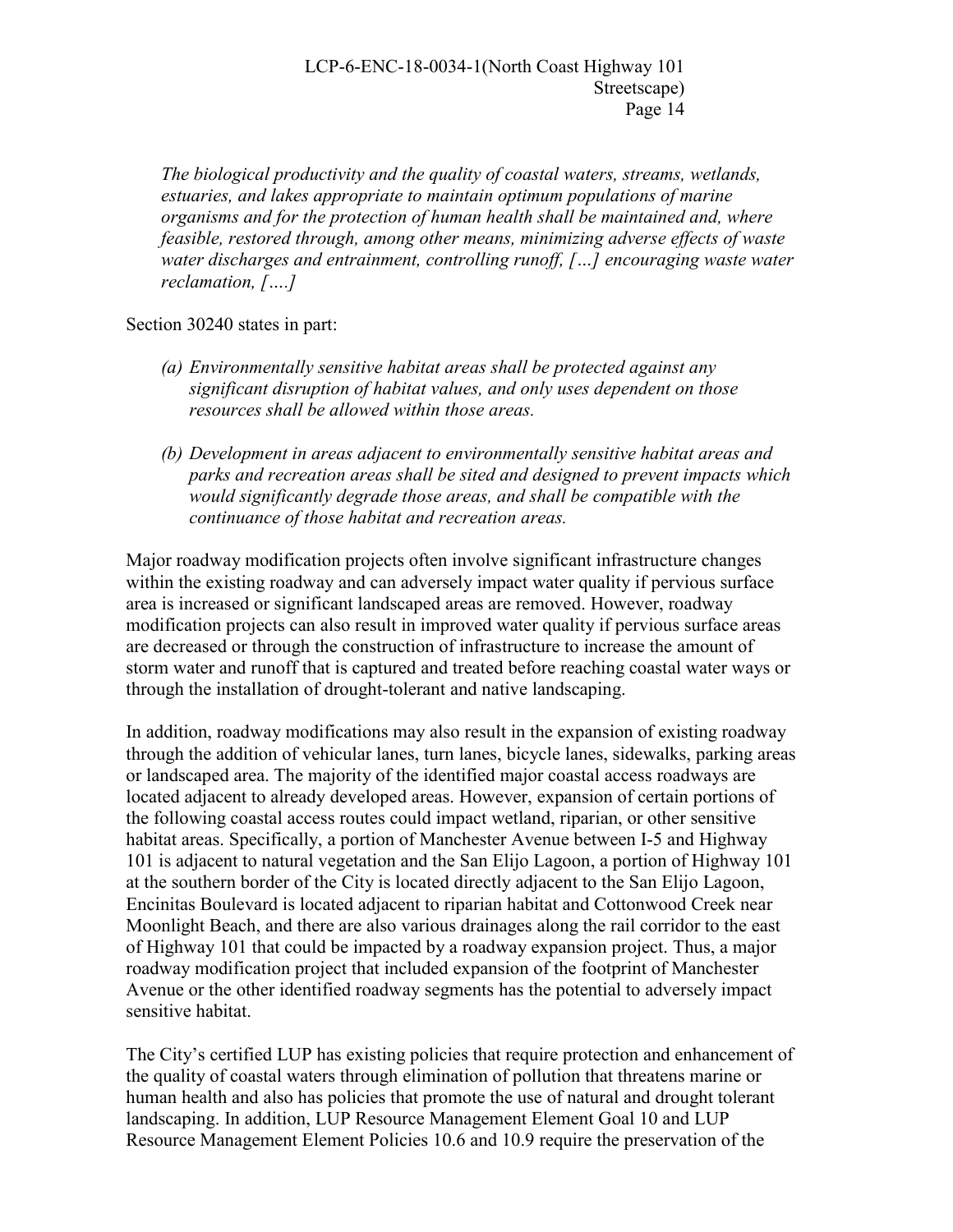integrity, function, productivity, and long term viability of wetland, riparian, and other environmentally sensitive habitats. Furthermore, Policy 2.22 of the LUP Circulation Element also states, in part "*To avoid impacts of the expansion and improvement of Manchester Avenue on the San Elijo Lagoon and its environmental resources, right- ofway dedication and widening shall occur to the north, away from the lagoon, rather than toward the lagoon…"* Thus, water quality and biological resources are provided protection under the existing LUP and the proposed LUP amendment can be found consistent with Sections 30231 and 30240 of the Coastal Act.

#### **Community Character and Visual Resources**

The Coastal Act requires that the scenic qualities and special character of communities such as the community of Leucadia be protected. Sections 30251 and 30253(5) of the Act state:

Section 30251 states:

*The scenic and visual qualities of coastal areas shall be considered and protected as a resource of public importance. Permitted development shall be sited and designed to protect views to and along the ocean and scenic coastal areas, to minimize the alteration of natural land forms, to be visually compatible with the character of surrounding areas, [….]* 

Section 30253(e)

*New development shall... where appropriate, protect special communities and neighborhoods which, because of their unique characteristics, are popular visitor destination points for recreational uses.* 

Major roadway modification projects must be sensitive to community character and preserve existing visual resources. Modifications to major coastal access roadways can result in significant changes to community character. The identified major coastal access routes pass through multiple communities of Encinitas, each with its own character that must be considered prior to implementation of a roadway modification project. For example, within the North 101 Corridor Specific Plan area, the mature eucalyptus and cypress trees along the Highway in large part define the area's community character and preservation of the iconic trees should be considered in the design of a roadway project. In addition, Highway 101 is designated as a State Scenic Highway in the Encinitas Resource Management Element and there numerous sections of the Highway and the other major coastal access roadways with views of the shoreline from the Highway.

The City's certified LUP has existing policies that require public view preservation and require that roadways be compatible with the existing community character. Thus, the proposed LUP amendment can be found consistent with Sections 30251 and 30253(e) of the Coastal Act.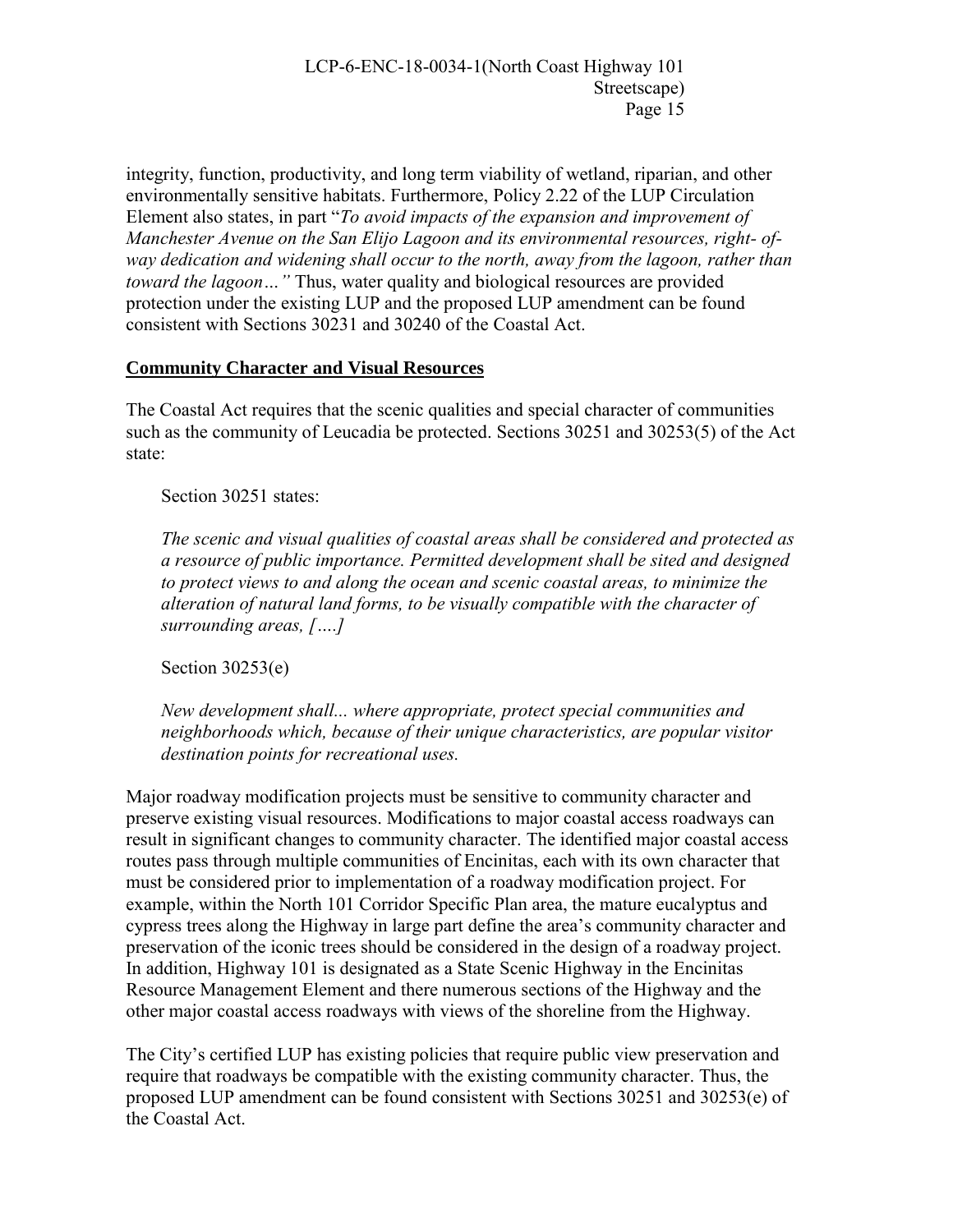In summary, the City's existing LCP already includes policies related to water quality, biological resources, visual resources, and community character that would apply to a major roadway modification project. Thus, no suggested modifications are required to find the proposed LUP amendment consistent with the Coastal Act for these coastal resource policy areas. However, suggested modifications are required in order to clarify the LUP's standard of review applicable to future proposals and ensure that major modifications to critical coastal access roadways do not adversely impact coastal mobility and public access opportunities, as required by the Coastal Act.

#### **PART VI. FINDINGS FOR REJECTION OF THE CITY OF ENCINITAS IMPLEMENTATION PLAN AMENDMENT, AS SUBMITTED**

# **A. AMENDMENT DESCRIPTION**

The City is proposing to modify Figure 5-C of the North 101 Corridor Specific Plan, which is a part of the City's certified LCP IP. The specific plan figure depicts a cross section of North Highway 101 and includes general widths for the sidewalk, parking, bike lanes, travel lanes and the median. The City's proposed IP amendment would add a new text note to the figure that states "*Note: Variation in right-of-way width and specific roadway improvements will occur within North Coast Highway 101 as set forth in the Circulation Plan of the Circulation Element of the General Plan. As part of the variation, the number of travel lanes may be reduced as long as the operational characteristic of the intersections are adequate."* The City has provided supporting documentation to clarify that the operational characteristic of an intersection would be considered "adequate" provided that a project would not result in a Level of Service (LOS) of E or F at any intersection. Traffic impact assessments typically assign LOS grades of A through F to each intersection and roadway segment within a study area, with LOS A representing the best operation (free-flow) conditions and LOS F representing the worst operating (severely congested/unstable traffic flow) conditions. The proposed CEQA guidelines will replace LOS analysis with analysis of Vehicle Miles Traveled (VMT) as mandated by SB 743 (Steinberg 2013). However, for the purposes of determining potential impacts to coastal access, LOS calculations remain necessary to evaluate traffic flow and project impacts to circulation.

As previously described, this amendment was proposed in order to facilitate a project that includes the reduction of vehicular travel lanes on North Coast Highway 101 from two vehicular lanes in each direction to one vehicular lane in each direction from La Costa Avenue to A Street, extending approximately 2.5 miles. The project is entirely located within the boundaries of the North 101 Corridor Specific Plan and includes nearly the entire stretch of Highway 101 within the Specific Plan area.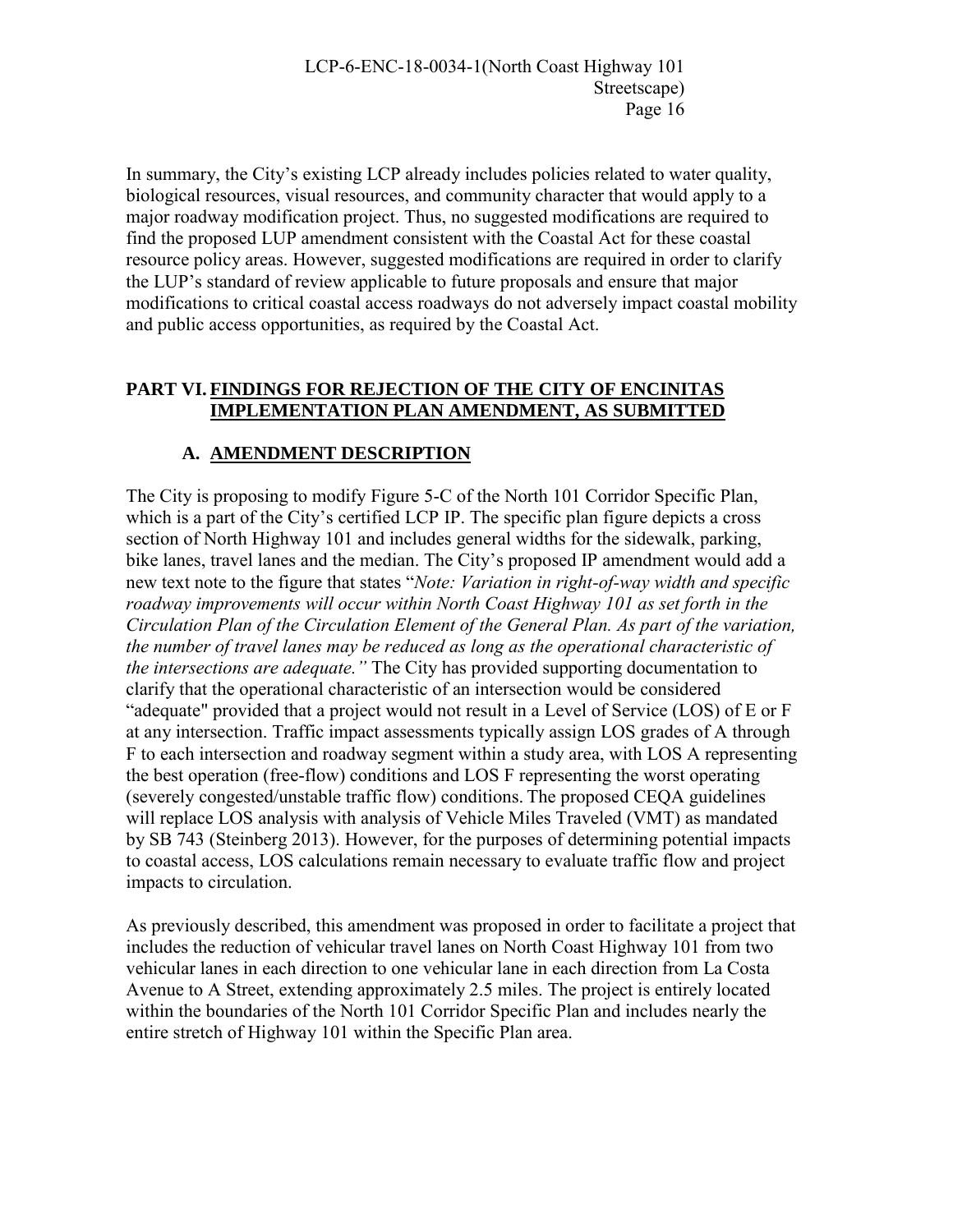#### **B. SUMMARY FINDINGS FOR REJECTION**

The proposed implementation plan amendment is not adequate to carry out the goals and policies of the certified LUP, as conditionally certified herein. Therefore, the entire submittal is recommended for rejection.

#### **C. SPECIFIC FINDINGS FOR REJECTION**

The standard of review for LCP implementation submittals or amendments is their consistency with and ability to carry out the provisions of the certified LUP.

 a) **Purpose and Intent of the Ordinance**. As submitted by the City, the purpose of the IP amendment is to allow for reductions in the number of travel lanes on Highway 101 within the North 101 Corridor Specific Plan area.

 b) **Major Provisions of the Ordinance**. The City proposes to add text to Figure 5-C of the North 101 Corridor Specific Plan, which is a part of the certified IP. The figure depicts a cross section of North Highway 101 and includes general widths for the sidewalk, parking, bike lanes, travel lanes and the median. The added text allows for reductions in the number of travel lanes on Highway 101 within the North 101 Corridor Specific Plan area provided that a lane reduction would not significantly impact the operational characteristics on any affected intersections.

#### c) **Adequacy of the Ordinance to Implement the Certified LUP Segments.**

The Implementation Plan amendment, as proposed by the City, would allow for the number of travel lanes to be reduced on North Coast Highway 101 provided that the operational characteristics of the affected intersections are not significantly impacted. For the most part, the proposed IP amendment is consistent with and adequate to carry out the certified LUP. However, relative to the public access and recreation policies of the certified LUP, the proposed IP amendment is not consistent with the certified LUP.

#### **Public Access and Recreation**

The following goals and policies are part of the certified LUP, which is the standard of review for this IP amendment, and are particularly relevant to promoting coastal access and recreation by requiring that roadways be part of a balanced circulation system that will maintain vehicle movement and coastal access to visitor destinations.

The introduction to the Land Use Plan Circulation Elements states, in part:

*A sound, safe and sensible circulation system which promotes the efficient movement of people and goods in and around the City is the main goals [sic] of this element…The Element establishes a hierarchy of transportation routes with specific development standards described for each category of roadway…*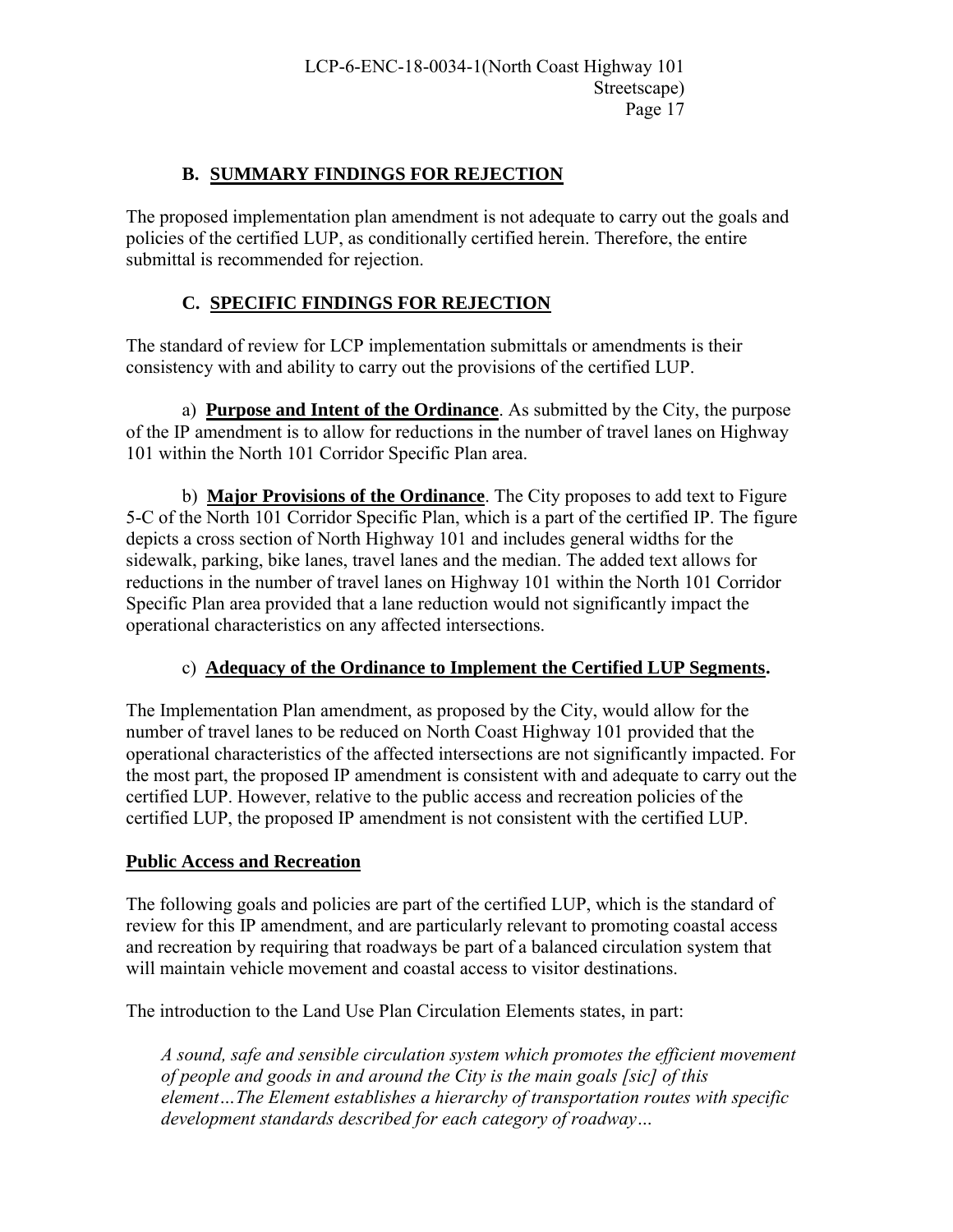Circulation Element Goal 3 states:

*The City of Encinitas will promote the use of other modes of transport to reduce the dependence on the personal automobile. (Coastal Act/30252)* 

Circulation Element Policy 3.2 states:

*Continue to assist in expanding public transportation and emphasize public transportation in future development with preference given to cost-effective alternatives. (Coastal Act/30252)* 

Circulation Element Policy 3.3 states:

*Create a safe and convenient circulation system for pedestrians. (Coastal Act/30252)* 

Circulation Element Policy 4.1 states:

*Design roads to enhance scenic areas. (Coastal Act/30251)* 

Circulation Element Policy 4.3 states:

*Separate pedestrian, bicycle, and vehicular traffic by encouraging adequate space for walking and biking by striping roadways, excepting freeways.* 

Circulation Element Policy 4.14 states:

*Where feasible, minimize the dependence on private motor vehicles. (Coastal Act/30252)* 

Circulation Goal 6 of the City's Land Use Plan states that:

*The City will make every effort to provide public access and circulation to the shoreline, through private dedications, easements or other methods, and public transportation or other facilities. (Coastal Act/30211/30212/30212.5/30221)* 

Circulation Element Policy 6.1 states:

*The City will continue to defend the public's constitutionally guaranteed right of safe physical access to the shoreline.* 

Circulation Element Policy 6.4 states:

*The City will support increased public transportation service to shoreline recreational areas designated for increased visitation, including the following:*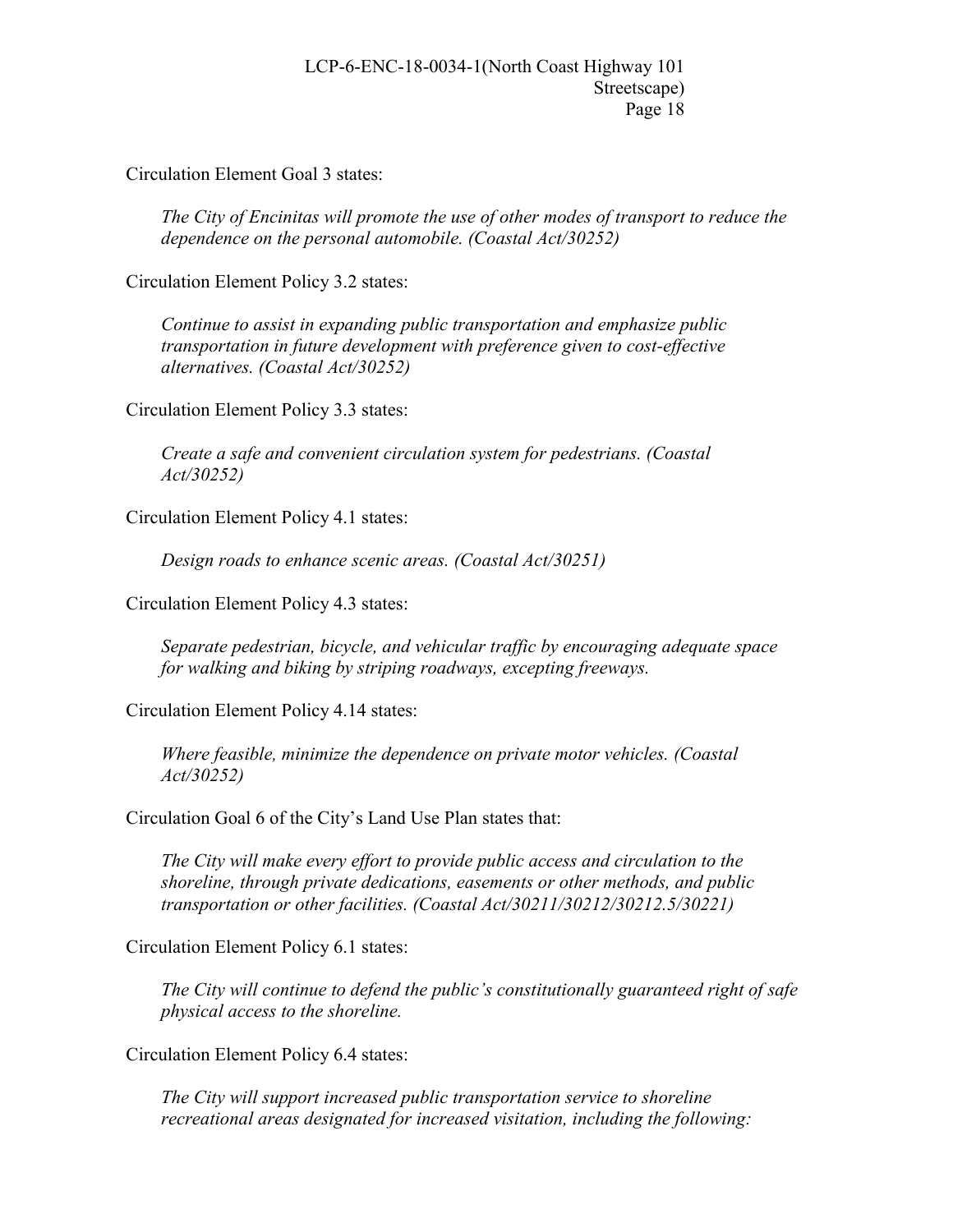*-Supporting existing and increased levels of service where needed by the North County Transit District;* 

*-Supporting low-cost transfers between all transit operators in the Coastal Zone; and* 

*-Encouraging the provision of safe transit stops and crosswalks at all major beaches. (Coastal Act/30252)* 

*-When bus transportation to beaches is deemed feasible, inset bus bays at major beach transit stops shall be considered to provide safer passenger embarkation/debarkation.* 

Circulation Element Policy 6.4 states:

*The City will consider improved pedestrian crossings of Pacific Coast Highway.* 

Page 4 of the Land Use Element states, in part:

*…While new development can be beneficial to a city, future growth must be managed in a sensible and rational manner. Adequate infrastructure and services must be available to meet any future demand to ensure that the existing levels of service are maintained…* 

Section 2.2.3 of the North Corridor 101 Specific Plan includes the following goals:

#### *CIRCULATION*

- *A. Provide for safe pedestrian circulation.*
- *B. Improve parking opportunities.*
- *C. Improve vehicular traffic circulation.*
- *D. Promote and encourage the use of public transportation.*

The City of Encinitas' certified LUP requires that a safe and efficient circulation system be provided and that the public's constitutionally guaranteed right of safe physical access to the shoreline be protected. The proposed amendment to allow lane reductions to Highway 101 within the North 101 Corridor Specific Plan area would result in a major change to the current circulation system of the City. Highway 101 is an important coastal access route for those who live in Encinitas and also for visitors who want to access the City's beaches. In addition, many visitors enjoy driving along the corridor as a recreational experience. The City's proposed IP amendment is too narrow, in that it only references lane reductions and does not address other roadway modification projects. In addition, the standards for approval of a roadway modification project are unclear in that the proposed amendment does not define the standard of review and does not require that a quantitative analysis be completed to show that travel time will not be significantly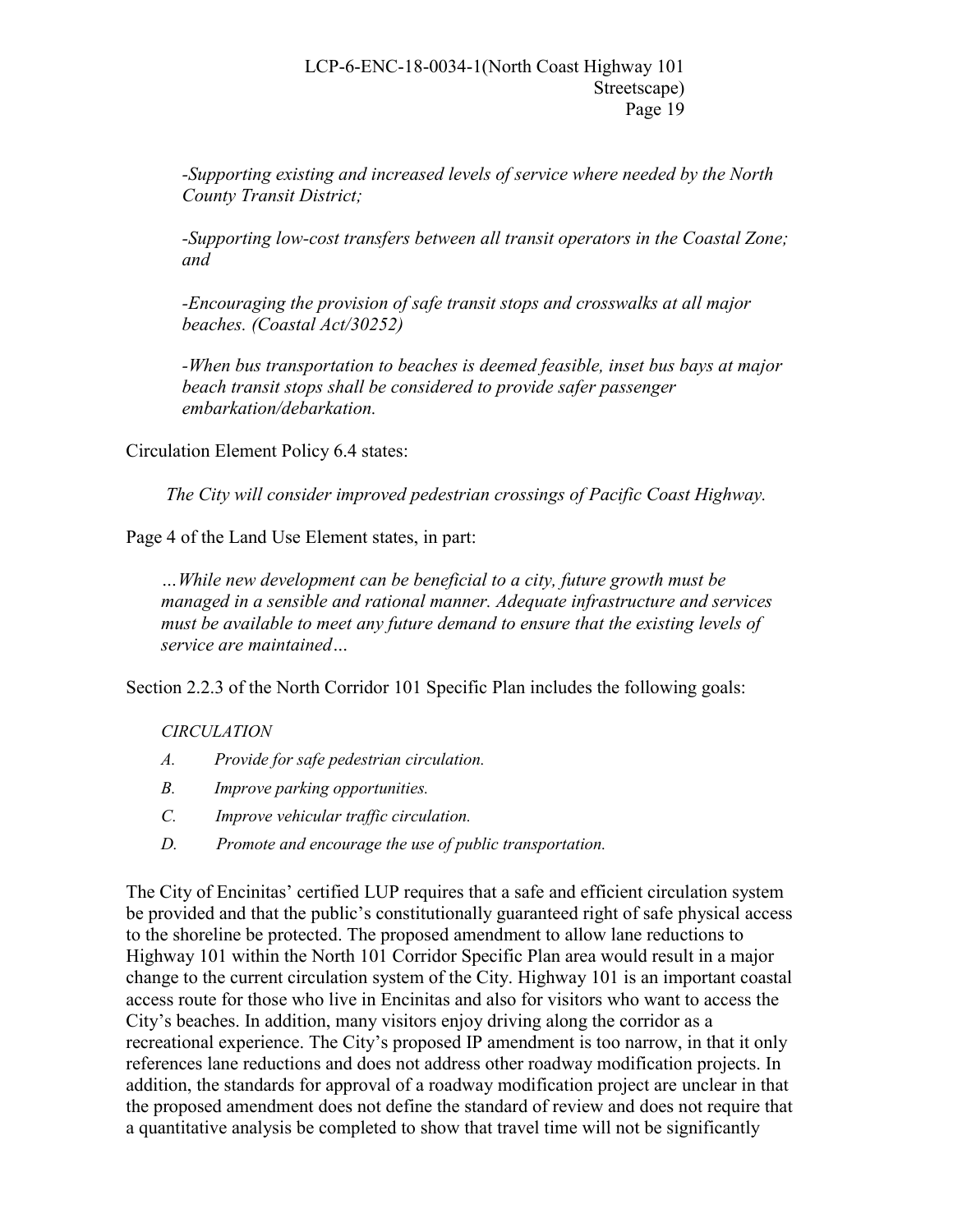impacted. Furthermore, the proposed IP amendment does not require analysis of traffic during summer weekends, when beach use is the highest. Lastly, the proposal does not require that road redesigns also include enhanced public access benefits to offset any impacts to coastal access that result from modifications to North Coast Highway 101. Thus, the amendment raises a potential inconsistency with the LUP policies requiring that an efficient circulation system be provided for people to access, recreate and travel along the coast. Therefore, the IP amendment must be rejected.

# **PART VII. FINDINGS FOR APPROVAL OF THE CITY OF ENCINITAS IMPLEMENTATION PLAN AMENDMENT, IF MODIFIED**

# **A. Summary of Suggested Modification.**

The proposed IP amendment is, for the most part, consistent with and adequate to carry out the certified LUP. However, because of the submitted LCP amendment's failure to establish the necessary standards and kinds of analysis required to protect coastal access and recreational opportunities, the amendment was rejected. The proposed modification will bring the amendment request into conformance with the LUP, as conditionally certified herein.

# **B. Adequacy of the Modified Ordinance to Implement the Certified LUP Segments.**

# **Public Access and Recreation**

The City of Encinitas LUP requires that a safe and efficient circulation system be provided and that the public's constitutionally guaranteed right of safe physical access to the shoreline be protected. In addition, Section 2.2.3 of the North Corridor 101 Specific Plan includes goals to provide safe pedestrian circulation, improve parking opportunities and vehicular traffic circulation, and to promote public transportation. Prior to approval of a major roadway modification project, including a reduction in the number of travel lanes, on Highway 101, a scenic highway and major coastal access roadway, significant analysis must be undertaken to ensure that public access to the coast will not be adversely impacted. The portion of Highway 101 that would be affected by the proposed IP amendment is already highly congested during AM and PM peak times on weekdays, during high beach use times on weekends during the summer, and whenever the adjacent I-5 backs up. As proposed, a lane reduction on Highway 101 could occur so long as the operational characteristics of affected intersections are 'adequate.' As clarified by the City in supporting documentation, "adequate" is defined as a project that would not result in a Level of Service (LOS) of E or F at any intersection. This metric for intersections is based on non-LUP Policy 1.3 of the Circulation Element which prohibits development which results in LOS of E or F at any intersection unless no alternatives exist and an overriding public need can be demonstrated. A suggested modification is required to clarify that analysis of the public access impacts would be required for any significant roadway modification project. While a roadway modification may include a lane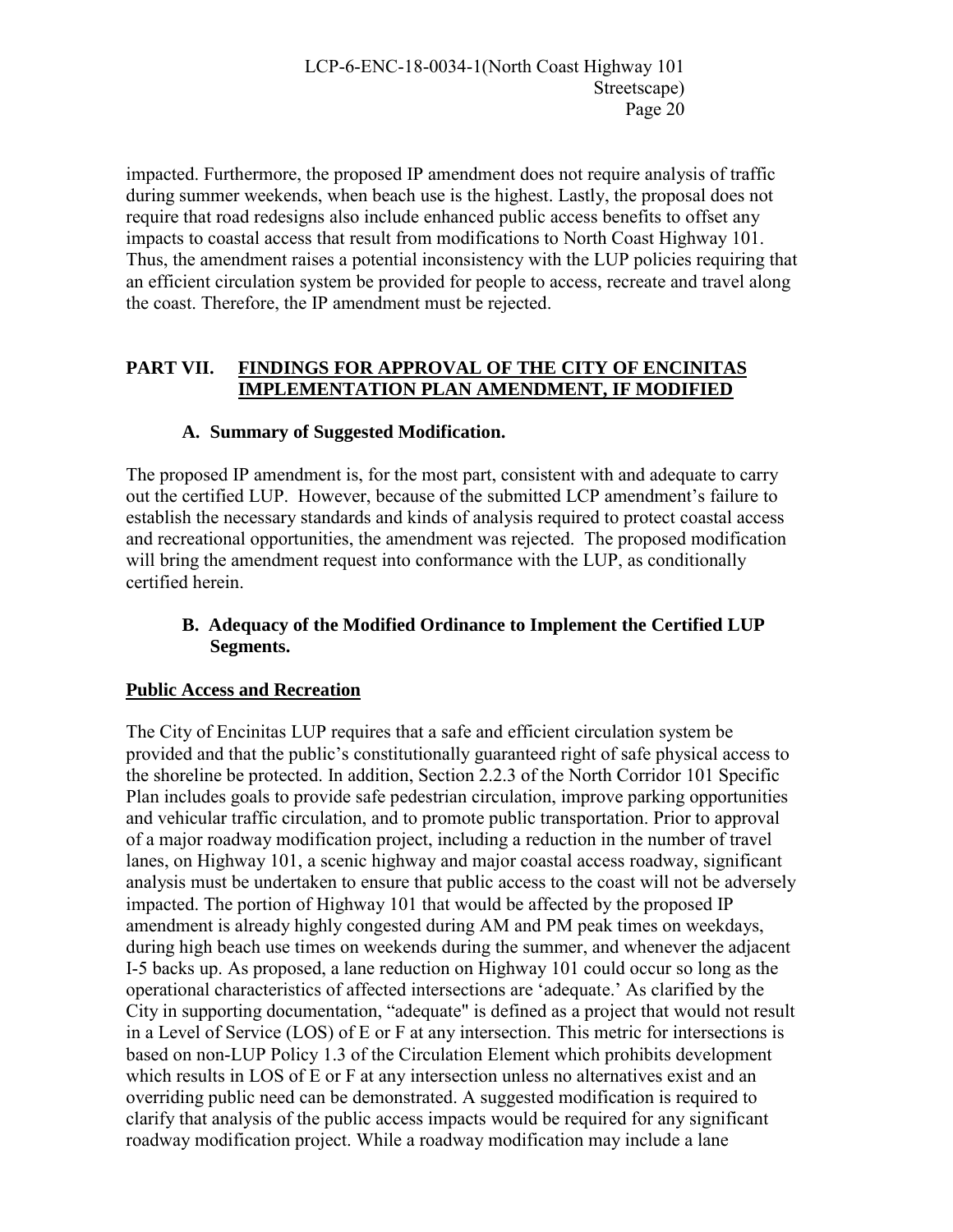reduction, it could also encompass installation of stop signs, traffic signals, or roundabouts, or removal of public parking. In addition, a suggested modification is required to more clearly describe the minimum requirements for operational characteristics of affected intersections. Thus, Suggested Modification 2 clarifies that lane reductions may only occur if the operational characteristics of affected intersections are not projected to worsen to a LOS of E or F.

In addition to intersection performance, roadway segment and on-ramp meter delays factor into an efficient circulation system. Therefore, Suggested Modification 2 also requires that a roadway modification project may only occur if a quantitative analysis of expected delays at affected intersections, roadway segments, and ramp meters shows that travel time will not be significantly impacted. In order to ensure that potential adverse impacts to beach usage are not adversely impacted, the suggested modification further clarifies that the required quantitative analysis must include traffic data from surveys conducted during midweek peak commute hours and during prime beach use times on weekends during the summer months (Memorial Day to Labor Day).

The City's LUP also includes numerous policies that promote and encourage public transportation and safe pedestrian and bicycle circulation. In order to mitigate any impacts to public access from removal of travel lanes and to ensure consistency with the alternative transit policies of the LUP, Suggested Modification 2 requires that major roadway modification projects must include significant public benefit enhancements. These enhancements may include, but are not limited to, upgraded public transportation services, improved pedestrian and cyclist access, and increased public parking.

The suggested modification to the IP amendment ensures that a roadway modification project on Highway 101 within the specific plan area will be consistent with the LUP policies that require a safe and efficient circulation system be provided and require that the public's constitutionally guaranteed right of safe physical access to the shoreline be protected. Thus, as modified, the proposed IP amendment is consistent with the public access and recreation policies of the certified LUP.

#### **Water Quality and Biological Resources**

Resource Management Goal 1 states:

*The City will conserve, protect, and enhance the water resources in the Planning Area.*

Resource Management Goal 1 states:

*The City shall make every effort to improve ocean water quality.*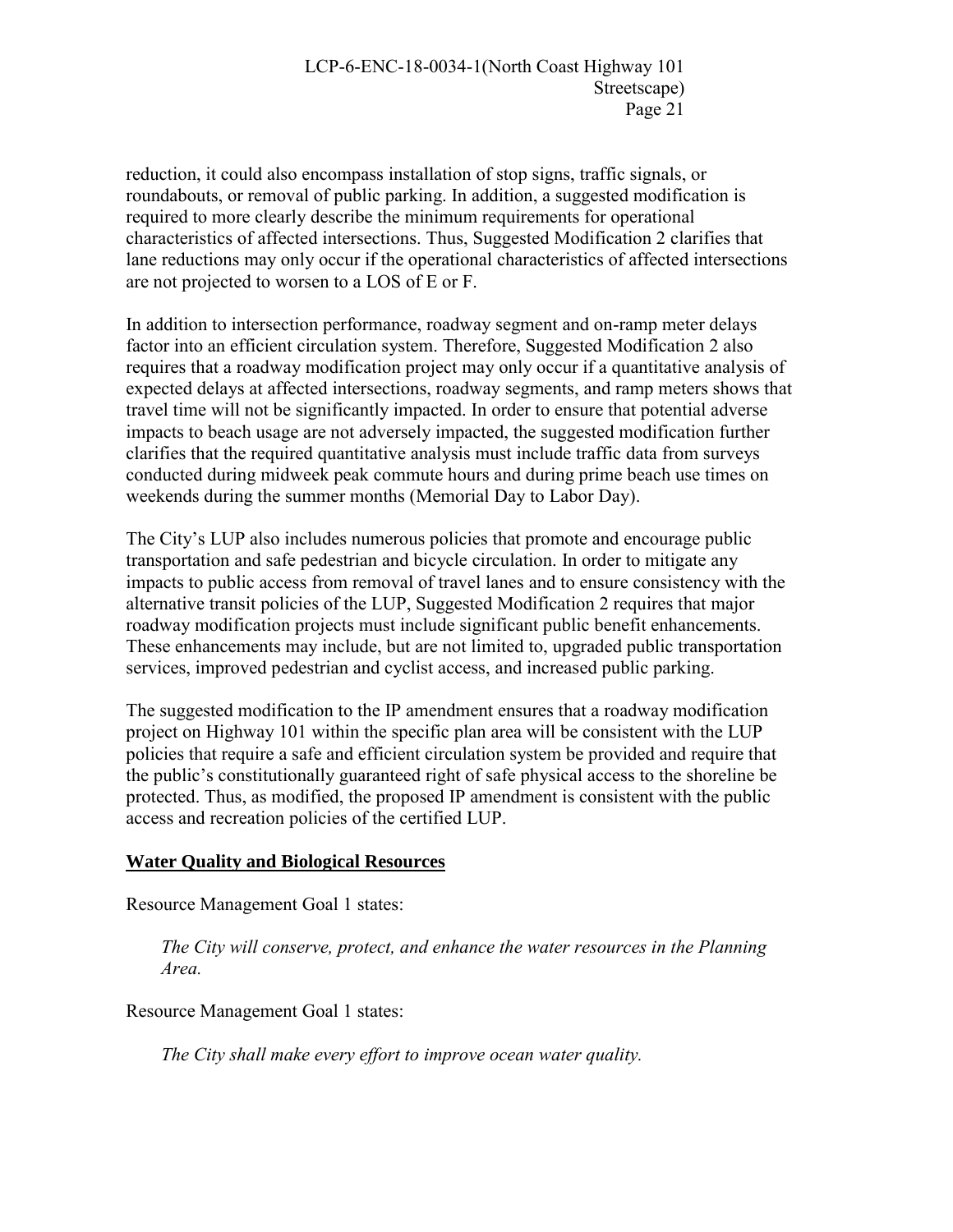Resource Management Policy 2.1 states:

*POLICY 2.1: In that ocean water quality conditions are of utmost importance, the City shall aggressively pursue the elimination of all forms of potential unacceptable pollution that threatens marine or human health.* 

*Resource Management Goal 3 states:* 

*The City will make every effort possible to preserve significant mature trees, vegetation and wildlife habitat within the Planning Area.* 

Resource Management Goal 9 states:

*The City will encourage the abundant use of natural and drought tolerant landscaping in new development and preserve natural vegetation, as much as possible, in undeveloped areas.* 

Resource Management Policy 9.4 states:

*Encourage and adopt standards for the use of drought tolerant and/or natural landscaping and efficient irrigation systems throughout the City.* 

Resource Management Goal 10 states:

*The City will preserve the integrity, function, productivity, and long term viability of environmentally sensitive habitats throughout the City, including kelp-beds, ocean recreational areas, coastal water, beaches, lagoons and their up-lands, riparian areas, coastal strand areas, coastal sage scrub and coastal mixed chaparral habitats.* 

Resource Management Policy 10.6 states, in part:

*The City shall preserve and protect wetlands within the City's planning area…* 

 *The City shall also control use and development in surrounding area of influence to wetlands with the application of buffer zones. At a minimum, 100-foot wide buffers shall be provided upland of salt-water wetlands, and 50-foot wide buffers shall be provided upland of riparian wetlands…* 

Resource Management Policy 10.9 states:

*The City will encourage the function of San Elijo Lagoon and Batiquitos Lagoon and their adjacent uplands as viable wetlands, ecosystems and habitat for resident and migratory wildlife, by prohibiting actions (subject to the detailed provisions of RM policy 10.6) which:*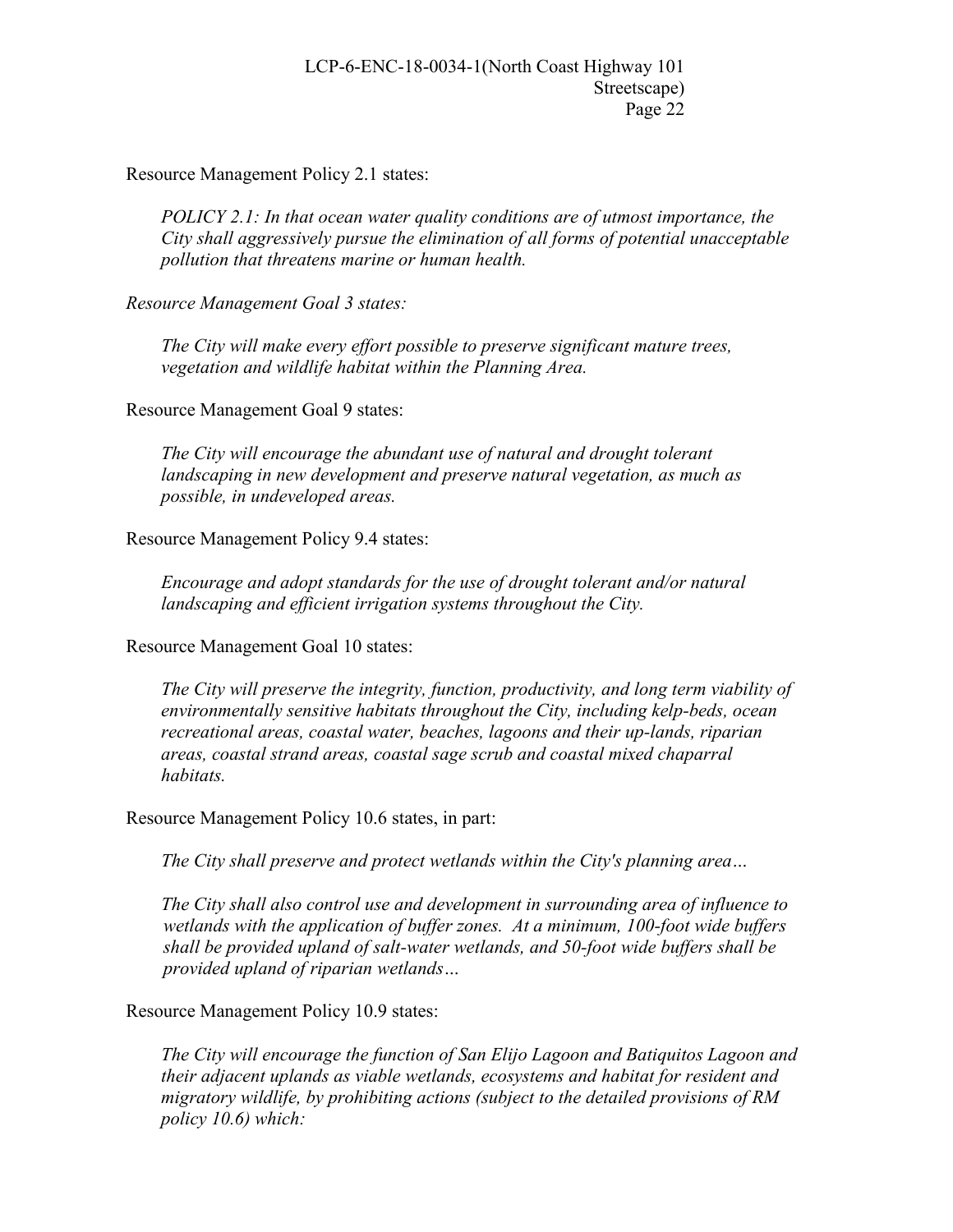- *involve wetland fill or increased sedimentation into wetlands;* 

- *Adversely decrease stream flow into the wetlands;*
- *Reduce tidal interchange;*
- *Reduce internal water circulation; or*
- *Adversely affect existing wildlife habitats.*

Section 30.34.040 of the Implementation Plan states, in part:

*[. . .]* 

*2. Floodplain. Within the 100-year floodplain, permanent structures and/or fill for permanent structures, roads and other public improvements consistent with the Land Use Element will only be allowed if the applicant can demonstrate the following:* 

*[. . .]* 

*b. Existing environmentally sensitive habitat areas will not be significantly adversely affected.* 

*c. The development will not result in a net reduction of existing riparian habitat areas within the floodplain.* 

*[. . .]* 

*3. Wetlands* 

*[. . .]* 

*All buildings or other improvements proposed to be placed or erected, and all grading activities proposed to be undertaken adjacent to a wetland shall be located so as not to contribute to increased sediment loading of the wetland, cause disturbance to its habitat values, or otherwise impair the functional capacity of the wetland. (emphasis added)* 

Section 2.2.3 of the North Corridor 101 Specific Plan includes the following goal:

*INFRASTRUCTURE & PUBLIC SAFETY*

*A. Eliminate flooding and improve drainage…*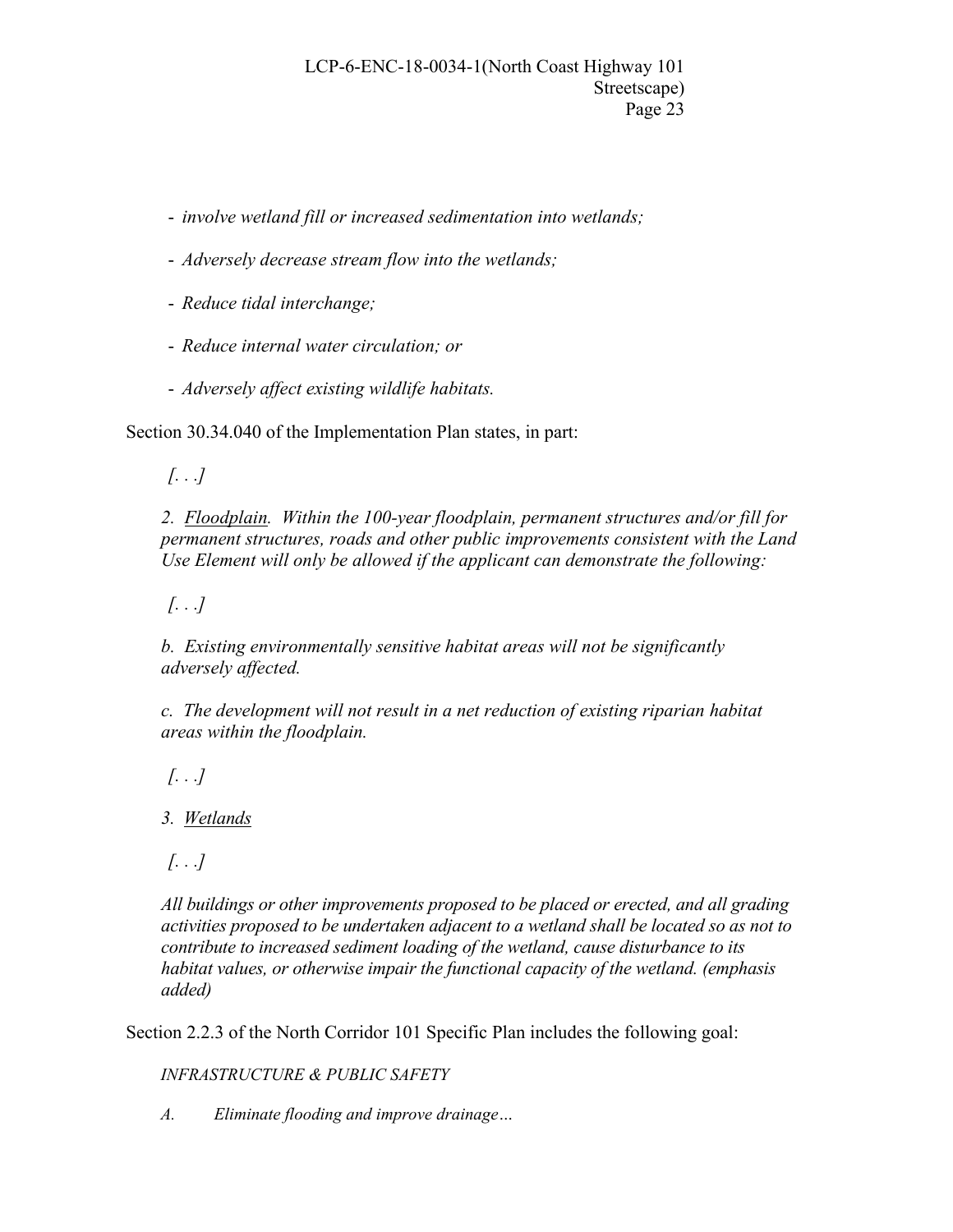The City's certified LUP requires that the City conserve, protect, and enhance water resources and pursue elimination of pollution that adversely impacts marine or human health. In addition, the LUP promotes retention of mature trees and encourages the use of natural and drought tolerant landscaping. Furthermore, the LUP requires that wetland, riparian, and other sensitive habitats be protected throughout the City. In addition, the North 101 Corridor Specific Plan section 2.2.4 includes a goal for infrastructure projects to eliminate flooding and improve drainage. As described previously, major roadway modification projects have the potential to adversely impact water quality if pervious surface area is increased, but can also result in improved water quality if pervious surface areas are decreased or through the construction of infrastructure to increase the amount of storm water and runoff that is captured and treated before reaching coastal water ways or through the installation of drought-tolerant and native landscaping. The existing LUP policies related to water quality would apply to any future roadway modification project.

The portion of Highway 101 within the North 101 Corridor Specific Plan area is adjacent to a flat dirt area that is currently used for informal parking on the east side and is bordered on the west side primarily by commercial development. Therefore, there is no risk of a future roadway expansion project within the Specific Plan area resulting in impacts to sensitive habitat and no suggested modifications related to habitat protection are necessary.

The existing LUP and IP policies will adequately protect water quality and biological resources. The proposed IP amendment can be found consistent with the water quality and biological resource policies of the LUP.

#### **Community Character and Visual Resources**

Resource Management Goal 3 states:

*The City will make every effort possible to preserve significant mature trees, vegetation and wildlife habitat within the Planning Area.* 

Resource Management Policy 4.7 states, in part:

*The City will designate the following view corridors as scenic Highway/visual corridor viewsheds:* 

 *[…]* 

*-Highway 101, La Costa Ave. to South Carlsbad Beach…* 

*-La Costa Ave. from just west of I-5 to El Camino Real* 

*-Highway 101, from Encinitas Blvd. to La Costa Ave…* 

*-Leucadia Blvd. between Hwy 101 and El Camino Real*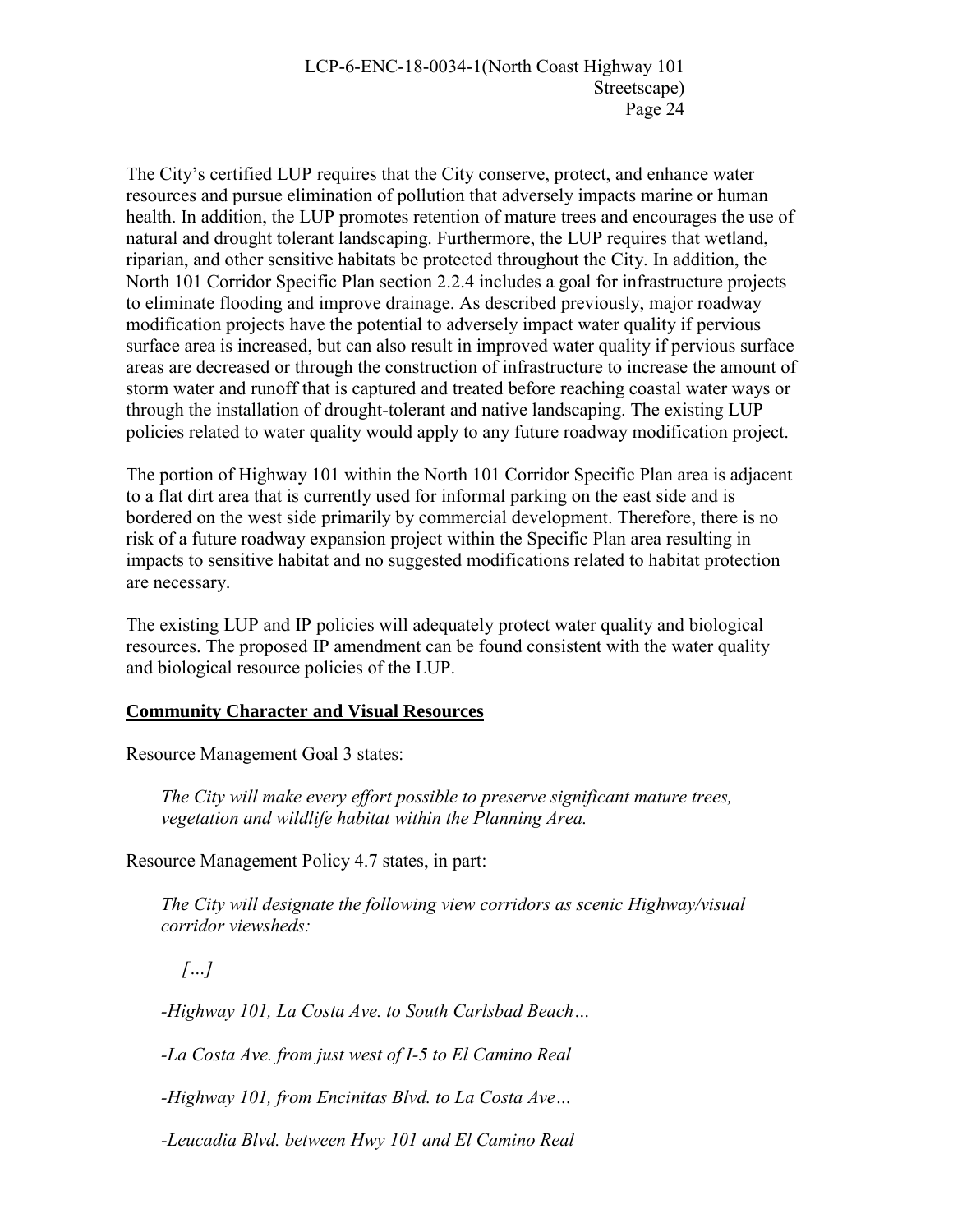*-San Elijo Ave. (and Hwy 101) south of Cardiff Beach State Park to Santa Fe Drive* 

*-Manchester Ave. from San Elijo Ave. to Encinitas Blvd…* 

Resource Management Policy 4.9 states, in part:

*It is intended that development would be subject to the design review provisions of the Scenic/Visual Corridor Overlay Zone for those locations within Scenic View Corridors, along scenic highways and adjacent to significant viewsheds and vista points with the addition of the following design criteria:* 

*-Road Design* 

*• Type and physical characteristics of roadway should be compatible with natural character of corridor, and with the scenic highway function…* 

Resource Management Policy 4.10 states:

*The City will develop a program to preserve views that also preserves the appropriate vegetation and removes obstacles that impact views. Trees and vegetation which are themselves part of the view quality along the public right-ofway will be retained.* 

Circulation Element Goal 1 states:

*Encinitas should have a transportation system that is safe, convenient and efficient, and sensitive to and compatible with surrounding community character. (Coastal Act/30252)* 

Goal 2 of the Circulation Element states:

*The City will make every effort to develop a varied transportation system that is capable of serving both the existing population and future residents while preserving community values and character.* 

Goal 7 of the Land Use Element states:

*Development in the community should provide an identity for the City while maintaining the unique identity of the individual communities.* 

The community vision statement of the North Corridor 101 Specific Plan states:

 *promote a community where individuals can afford to live, as well as own and operate commercial establishments;*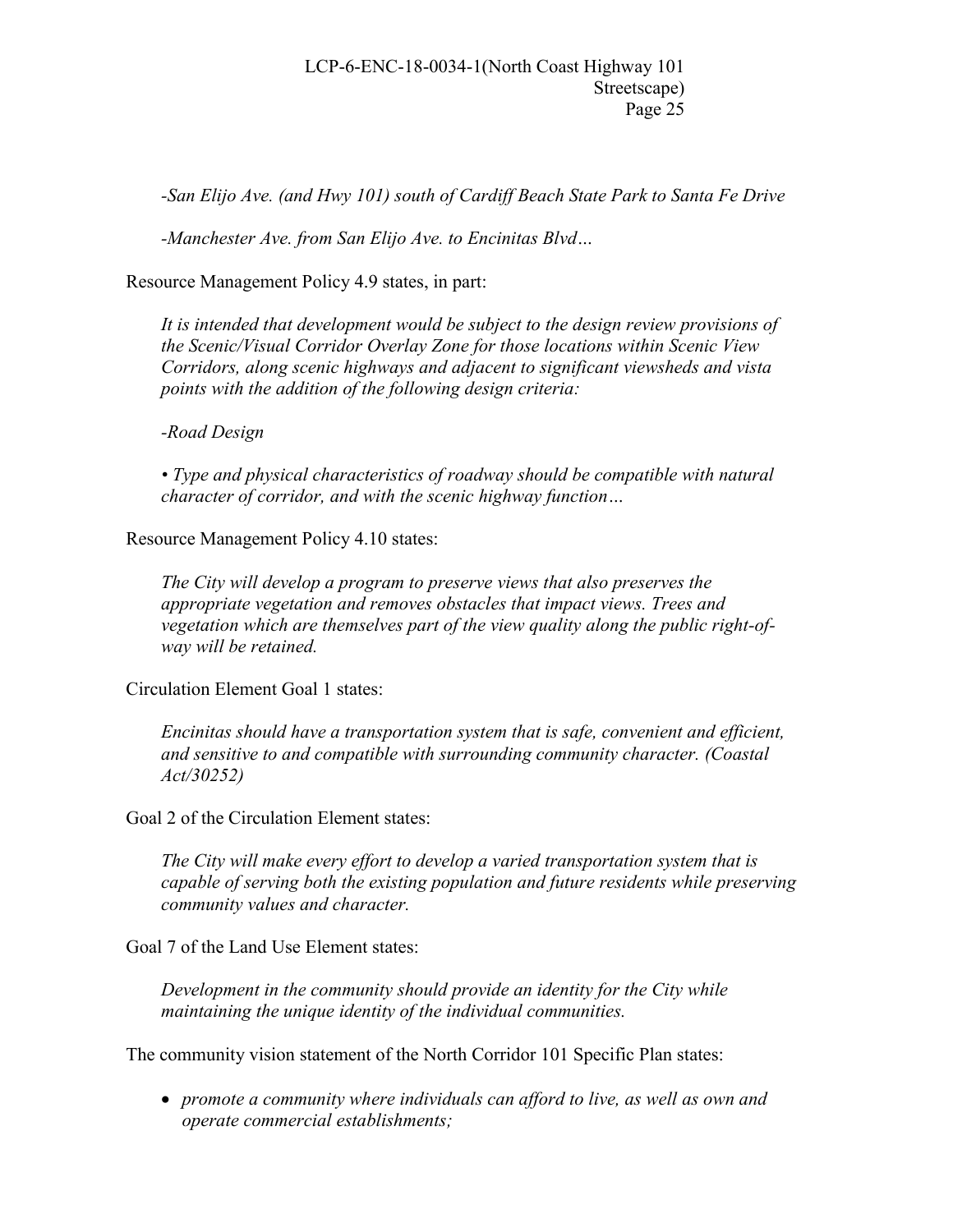- *encourage architectural quality and creativity without discouraging development or dictating a specific style or theme;*
- *establish a streetscape enhancement program along the North 101 corridor;*
- *provide a commercial corridor that serves both the needs of the neighborhood residents as well as visitors to the community;*
- *encourage diverse, small-scale uses and family-owned businesses;*
- *preserve and maintain the existing mature eucalyptus and cypress trees and establish a street tree program for the entire North 101 corridor;*
- *provide for safe pedestrian and traffic circulation;*
- *consider opportunities for mixed-use development; and*
- *to enhance the artistic community.*

The City's certified LUP designates the entire Highway 101 corridor within the Special Plan area as a scenic Highway and requires consideration of preservation of mature trees. The LUP also has numerous policies that require preservation of existing community character. In addition, the North 101 Specific Plan vision statement endeavors to establish a streetscape enhancement program along Highway 101, to preserve the existing mature eucalyptus and cypress trees and develop a street tree program along Highway 101. As described previously, modifications to major coastal access roadways can result in significant changes to community character.

The proposed IP amendment will only apply to Highway 101 within the Specific Plan area. Along this stretch of the Highway, there are no views of the ocean or the shoreline due to the elevated topography between Coast Highway and the coast. However, the northern portion of the project corridor is defined by large eucalyptus and cypress trees, which are an important aspect of the community character of the coastal community of Leucadia.

The certified LUP and IP already have robust community character and visual resource protection policies that would apply to any future roadway modification project on Highway 101 within the North 101 Corridor Specific Plan area. Thus, the proposed IP amendment can be found consistent with the community character and visual resource protection policies of the LUP.

In summary, the City's existing LCP already includes policies related to water quality, biological resources, visual resources, and community character that would apply to a major roadway modification project. Thus, no suggested modifications are required to find the proposed IP amendment consistent with the certified LUP for these coastal resource policy areas. However, suggested modifications are required in order to clarify the IP's standard of review applicable to future proposals and ensure that major modifications to critical coastal access roadways do not adversely impact coastal mobility and public access opportunities, as required by the certified LUP.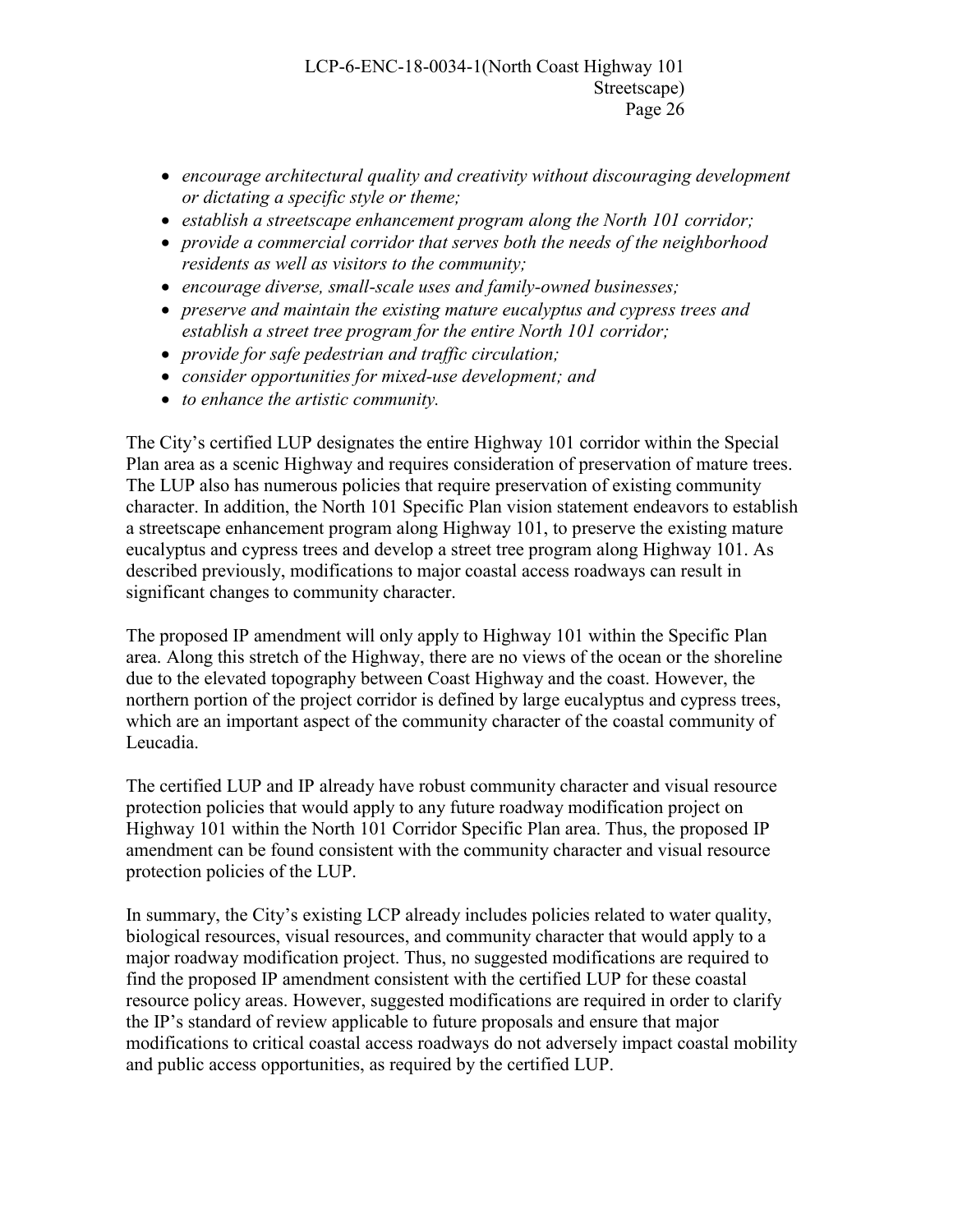# **PART VIII. CONSISTENCY WITH THE CALIFORNIA ENVIRONMENTAL QUALITY ACT (CEQA)**

Section 21080.9 of the California Environmental Quality Act (CEQA) exempts local government from the requirement of preparing an (EIR) in connection with its LCP. Instead, the Coastal Commission acts as lead agency for the purposes of fulfilling CEQA. The Commission's LCP review and approval program has been found by the Resources Agency to be functionally equivalent to the EIR process. Thus, under CEQA Section 21080.5, the Commission is relieved of the responsibility to prepare an EIR for each LCP submission.

The City prepared and certified Environmental Impact Report (EIR) No. 2015091084 for the Highway 101 Streetscape project underlying this LCP amendment request. The EIR concluded that the project would result in potentially significant effects on traffic circulation and fire protection services. The effects on fire protection services would be mitigated to below a level of significance by staging of emergency response vehicles by the Fire Department in the project corridor prior to construction of the northern four roundabouts. However, the EIR identified significant and unavoidable impacts to the southbound North Highway 101 segment between Leucadia Boulevard and El Portal Street (during Year 2035 Alternative 1 Plus Sustainable Mixed-Use Places (SMUP) AM peak hours); and the southbound 1-5 on-ramp from Leucadia Boulevard (during the Year 2035 Plus Project AM peak hours for both Alternatives 1 and 2 scenarios). The City found that there were no feasible mitigation measures or design alternatives available to reduce effects on traffic circulation to below a level of significance. Thus, the City certified the Final Environmental Impact Report (FEIR) on March 30, 2018 with overriding considerations regarding those unavoidable impacts. In the Statement of Overriding Considerations, the City found that the project benefits would outweigh the unavoidable impacts to traffic circulation.

Nevertheless, the Commission is required, in a LCP submittal or, as in this case, a LCP amendment submittal, to find that the approval of the proposed LCP, or LCP, as amended, conforms to CEQA provisions, including the requirement in CEQA section 21080.5(d)(2)(A) that the amended LCP will not be approved or adopted as proposed if there are feasible alternative or feasible mitigation measures available which would substantially lessen any significant adverse impact which the activity may have on the environment.  $(14 \text{ C.C.R. }$   $\&$   $(13542(a), 13540(f),$  and  $13555(b))$ . In the case of the subject LCP amendment request, the Commission finds that approval of the amendment, incorporating the suggested modifications listed above, would not result in significant adverse environmental impacts under the meaning of the California Environmental Quality Act. Absent incorporation of these suggested modifications to effectively mitigate potential adverse impacts to coastal resources, such a finding could not be made.

Specifically, relative to the LUP, one modification is proposed. This modification addresses requirements that must be satisfied for a road project to occur on a major